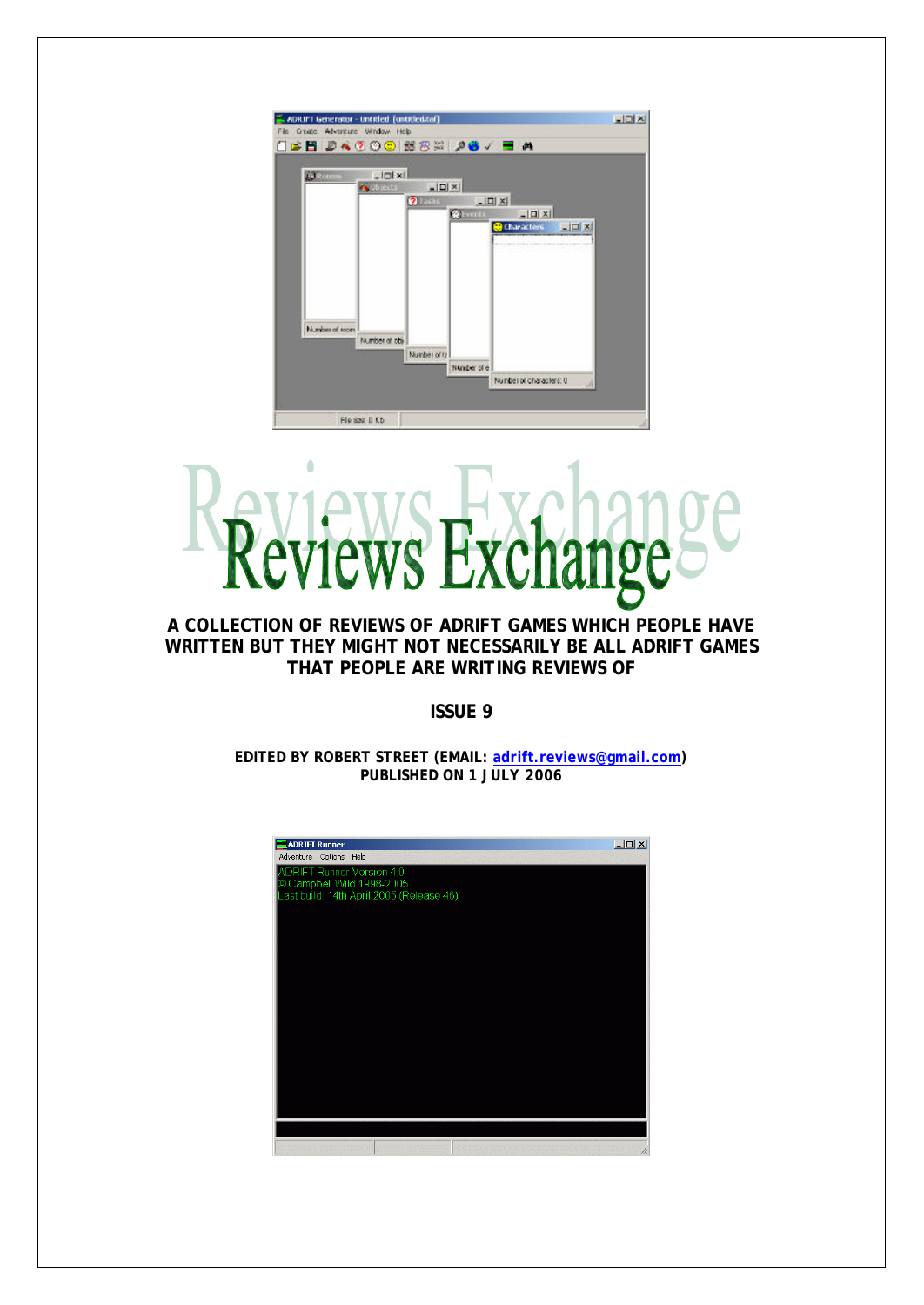# **CONTENTS**

# **INTRODUCTION**

## **RECENT ADRIFT GAMES**

For Love of Digby – reviewed by Robert Street The Potter and the Mould – reviewed by D.L Sun, David Whyld and TDS It's Easter Peeps!– reviewed by David Whyld and TDS SERE (Survive, Evade, Resist, Escape) – reviewed by David Whyld and TDS The Warlord, the Princess and the Bulldog – reviewed by Lumin

# **NON-ADRIFT GAMES**

The Reliques of Tolti-Aph – reviewed by David Whyld Damnatio Memoriae – reviewed by David Whyld Pantomime – reviewed by David Whyld

# **APPENDIX**

List of games reviewed in this issue and previous issues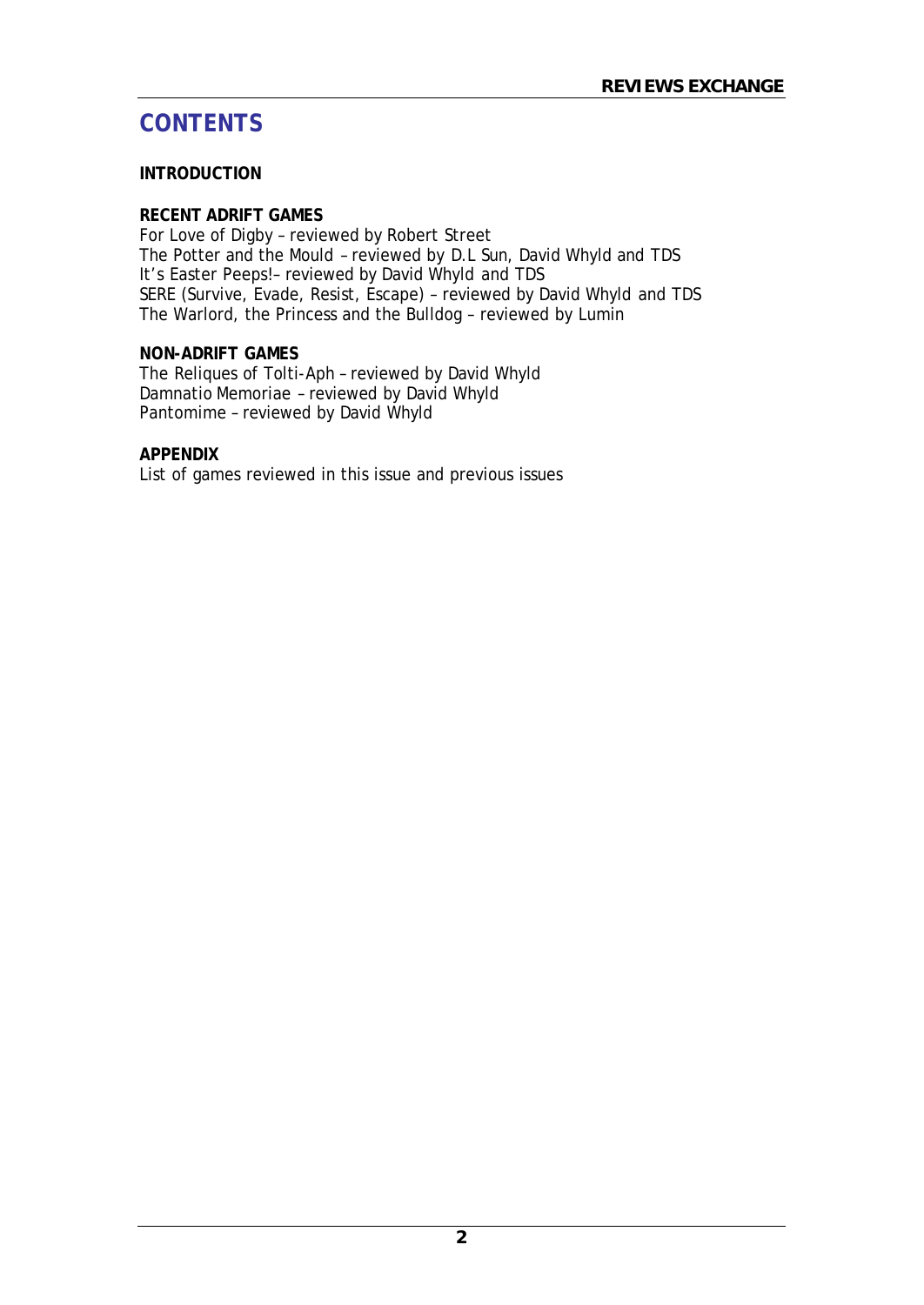# **INTRODUCTION**

Welcome to the ninth edition of the Reviews Exchange. Unfortunately, the following issue is a little shorter than some of the previous issues. This is mainly due to the lack of games in recent months. At the heart of this lack of games is the fact that there hasn't been any competition recently. The ADRIFT community only rarely produces games outside of competitions. I'm as guilty of this as anyone, with only one non-comp game released (and this was later entered in a competition anyway).

Are competitions a good thing? I would still say so, as they provide motivation for games to be finished. There have not been more non-comp games, despite the ADRIFT Spring Comp being discontinued this year. Feedback is often better around competitions, even if this feedback is sometimes no better than a final ranking. I have to admit competitions do appeal to my competitive instincts as well.

The price to pay for having competitions does seem to be less non-comp games and slow periods, but I still think that this is worth it. Others may have different opinions though.

Thank you to David Whyld, D.L Sun, Lumin and TDS for contributing below.

Robert Street (adrift.reviews@gmail.com)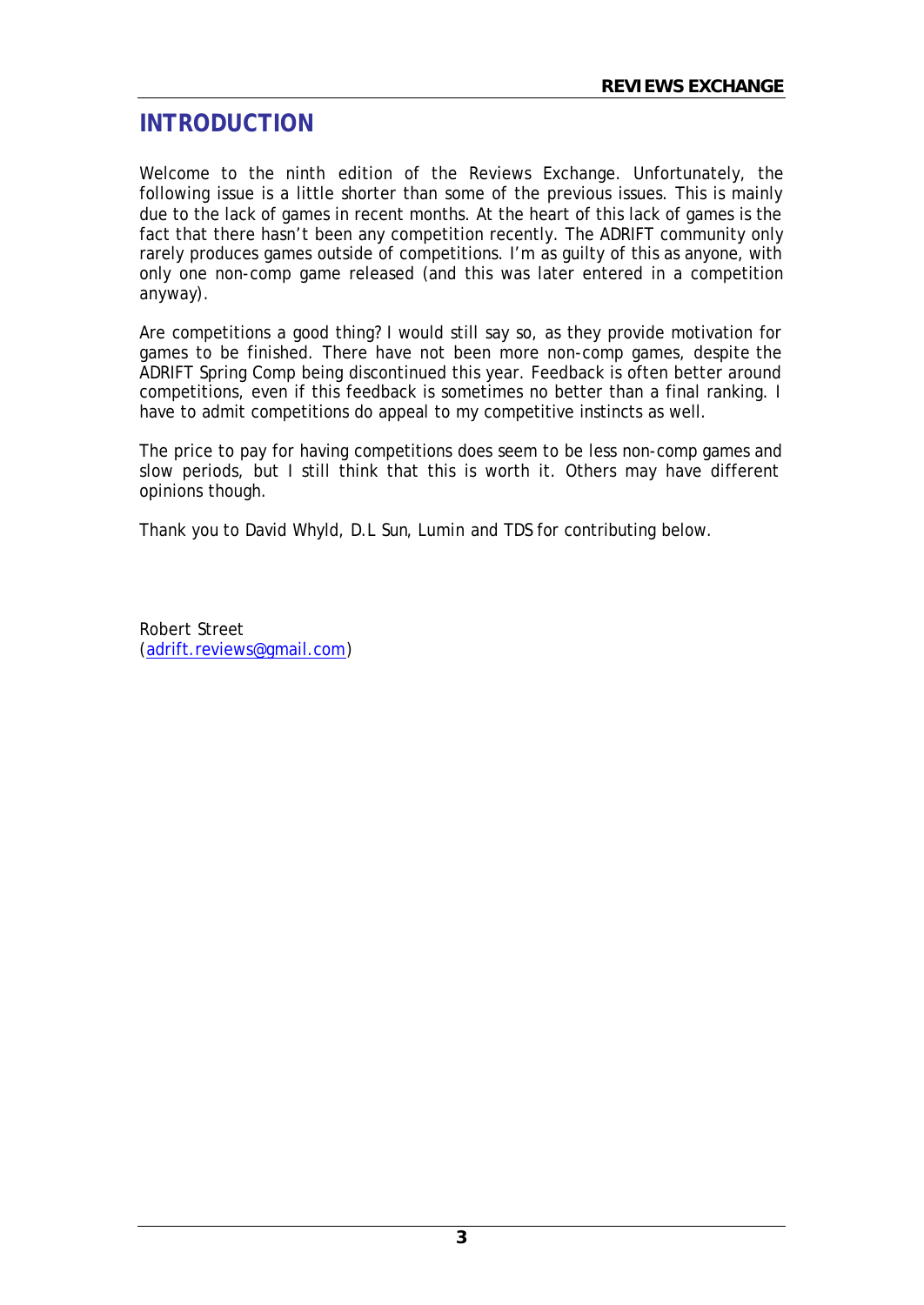# **RECENT ADRIFT GAMES**

# **FOR LOVE OF DIGBY**

AUTHOR: DAVID WHYLD PLATFORM: ADRIFT 4.00

REVIEWER: ROBERT STREET

**For Love of Digby** is reminiscent of another David Whyld game, **Paint!!!**. This is a favourable comparison, given that **Paint!!!** won the ADRIFT Game of the Year award in 2004 and I enjoyed **For Love of Digby** just as much.

**For Love of Digby** is a one room comedy game, where you have to get your television remote fixed without leaving the couch. As expected, the writing is very well done and it is actually very amusing in places, as you can probably guess just be looking at the game's premise. There isn't much story in this game, with a steady stream of jokes instead.

The main difficulty I had with this game was the lack of focus. Certain actions had to be performed to trigger events in the future, which led to further actions and so on. Why some of these actions lead to the television remote being fixed was difficult to tell. It was just a matter of trying stuff because it was there. It took me a while before I successfully managed to finish the game. I'm still not sure why the end solution worked and the other solutions didn't.

Overall, the game is enjoyable as light entertainment, despite being a little frustrating in its unpredictableness in places.

Score – 7/10

#### **THE POTTER AND THE MOULD**

AUTHOR: ROBERT STREET PLATFORM: ADRIFT 4.00

REVIEWER: D.L SUN (RAINBOWSCAPE)

*This review contains spoilers.*

Cross the bridge. This was one of the first commands I typed and when I was not understood, I had little hope for the rest of the game.

But I was pleasantly surprised.

Mould is a superhero game, but not in the traditional sense. The introduction starts you off as a perfectly normal individual, but an accident endows you with a small amount of superpowers and you become a superhero in training.

Yes, a sidekick.

From there the story progresses through a series of chapters and time jumps. It is not uncommon to have months pass between scenes.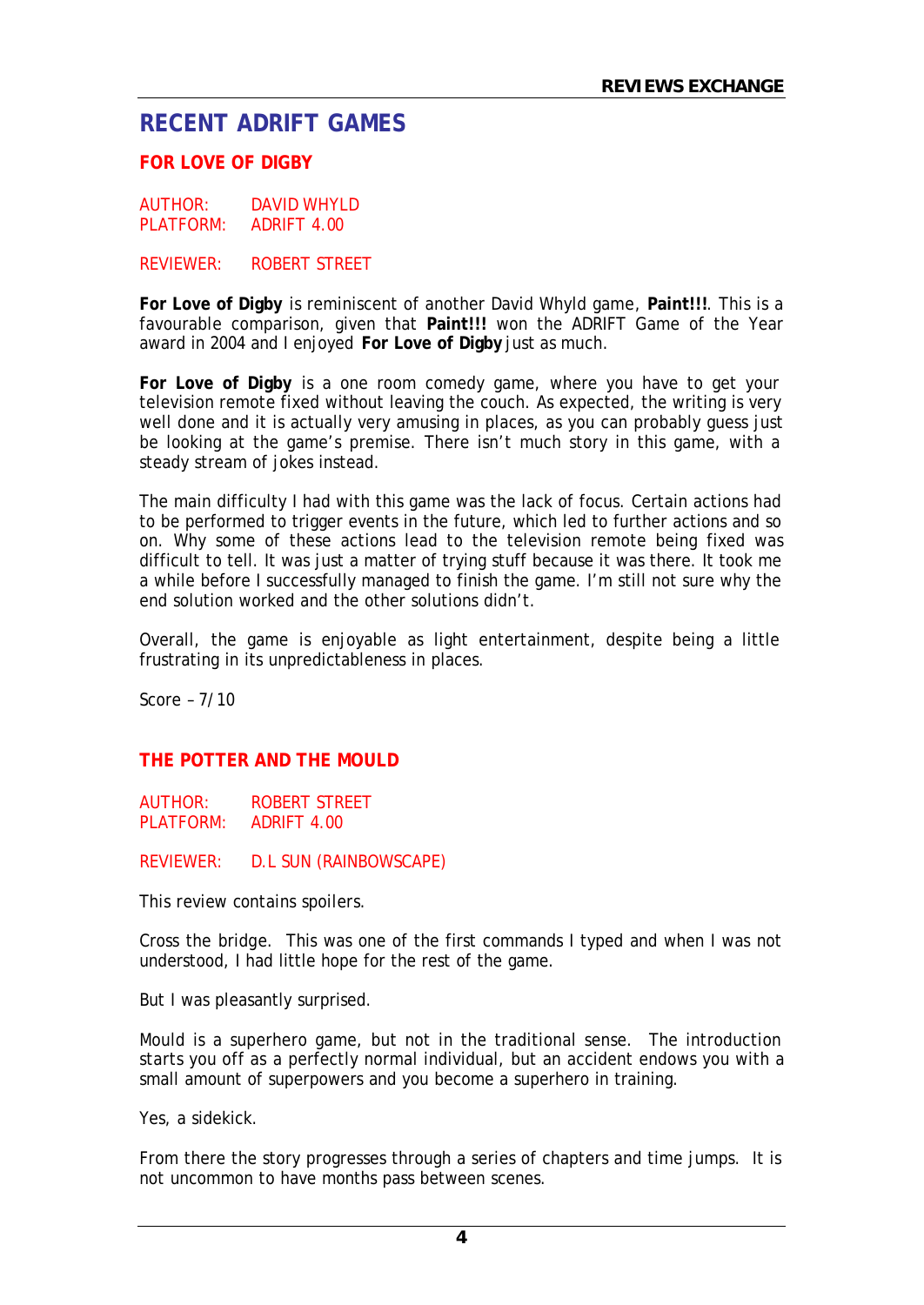The story continues on and with the passage of time, and several life changes, our protagonist progresses from reluctant and sometimes resentful sidekick to fullfledged superhero.

I enjoyed the piece and felt like I participated in the story being told. At times there were a few push-me pull-me bits where I felt the character made decisions that the player had no choice but to go along with. For example, that battle with the blue imp is sprung upon you and there doesn't seem to be any other options but to fight it. What if your choice was to let the imp take the amulet and become Mould? I know this might have ended the story sooner and left loose threads hanging but it could have been an option. Especially since the PC toyed with the idea of leading a normal life forever, I felt the author might have allowed for alternate endings. If there are alternate endings where the PC rejects the idea of becoming a superhero and I did not find them, my apologies.

The only time I was tossed out of the game world was at the mall. It seemed strange that the PC had to push Waterfall in order for her explain her back story and also odd that she kept saying, "Push me east or nw etc." Maybe if Waterfall had said, "Push me over here so I can check out that sale I've heard about," I wouldn't have thought this part so forced. On the other hand, making me explore the mall was an excellent idea because I remembered objects I had seen before, and had good idea of how to solve problems with some of them later.

As for the iconic Mould, the oft-mentioned but rarely present original superhero, I thought that character back-story was very well done. I especially enjoyed one of the twists of that storyline, involving the Mould's true identity.

As long as it seemed, when the game ended, the resolution felt sudden and left a few questions behind. Still, it was fun to play and, with a plot that keeps you interested until the very end, I recommend it.

# REVIEWER: DAVID WHYLD

Superhero games have always been a favourite of mine since I was a kid so I warmed to this one immediately. Although, saying that, none of the heroes or the villains presented here, particularly the title characters, were really that super. The Potter was a remarkably poor supervillain and the Mould's sole power is to change his body into different shapes. The main character is even worse off. Bearing the unflattering superhero moniker of Handmade, he can only transform his hand into different shapes. As far as competing with comic book superheroes and villains like Spiderman or Doctor Octopus, the Potter, the Mould and Handmade come off as a poor substitute.

You play the part of a helpless bystander, rescued by the Mould from drowning and gifted with a portion of his powers in the process. You assume the name Handmade (not quite the new Magneto or Wolverine unfortunately) and join forces with the Mould to fight crime. (Although what use a guy who can only change his hand into different shapes is going to be in a fight with genuine supervillains is debatable.) You're joined along the way by a superheroine called Waterfall who can transform her body into water at will and use it to combat crime.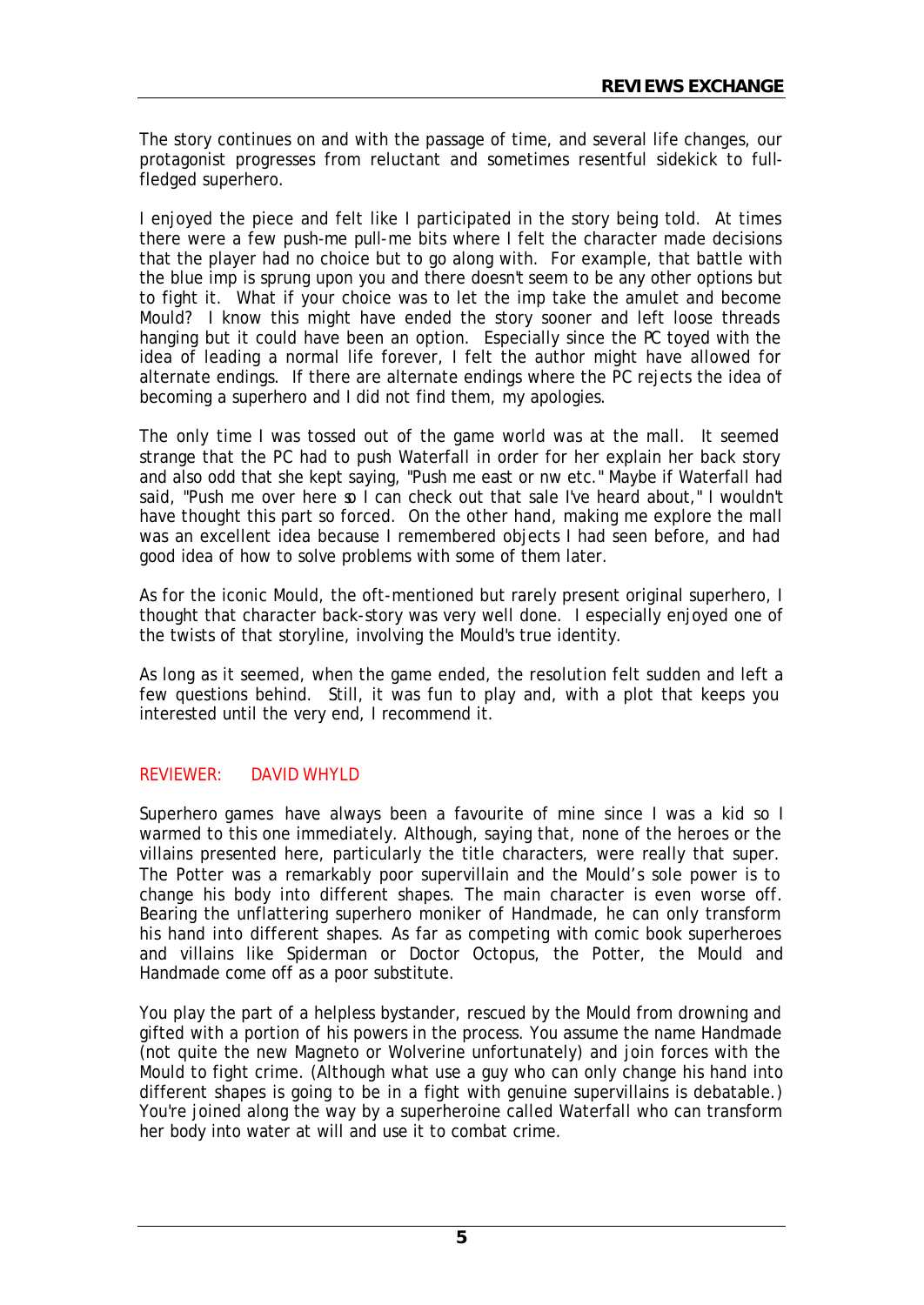Some of the game is told in flask back, detailing the events which led to Handmade becoming a superhero (the aforementioned drowning) and the death of his parents at the hands of the Potter (the supervillain of the piece), culminating in present day events and heading to the Potter's lair to do battle with the evil tyrant.

While Handmade himself isn't much of a superhero, his nifty trick of changing his hand into different items is a nice one and allows for quite a bit of variety in gameplay. Type MOULD and you're offered a choice of things you might like to mould your hand into. While I'd have preferred a choice to mould my hand into anything I felt like (a machine gun would have been useful in some of the situations), there's a fair bit of choice on offer. Sometimes you'll even find yourself with several possibilities for mould shapes, all of which seem equally viable at the time.

Difficulty-wise, **The Potter & The Mould** is a fairly straightforward game with a few puzzles scattered along the way, but little that should stop people in their tracks for any length of time. There's only one bit I had trouble with – a fight with a shape-shifting imp – that took a while to get past due to the random nature of the imp's attacks. Just as you can change a part of your body into different weapons during the fight, so can the imp (or its whole body actually), thus getting the better of it is often a case of bashing in one command after another and hoping something works. There seemed to be a kind of logic to the way the imp attacked, and which mould shape I should use in turn, but I found it easier to simply type in one command after another until I beat it. On the plus side, the imp's attacks seem to cause me precious little damage so the fight itself wasn't life-threatening, just lengthy.

My main criticism of the game, aside from the weakness of the superhero and villain characters, was that Handmade never really gets to perform much in the way of superhero actions. His one power isn't up to much and most of the time he seems to make his way through the game doing little more than the average guy in the street could do. Even when fighting a couple of supervillains attacking a mall, he defeats them by more mundane means and seldom has to use his powers. For that matter, use of the items you can mould you hand into is sometimes buggy. During the fight with the supervillains at the mall, I was given the option of moulding my hand into a number of weapons, a bat and a whip being two of them, yet trying to hit my enemies with these items never got me anywhere.

The only other negative aspect of the game was that it was a little too linear for my liking. I would have preferred to explore a bit and maybe make my way to the confrontation with the supervillain on my own. Still, there's a fair amount of freedom in the areas you can explore so you can't really claim you're being forced down a set path.

Overall I liked this game and rated it as my favourite in the Spring Thing 2006. I'd look forward to another one in the same theme but preferably with a superhero who is really super.

7 out of 10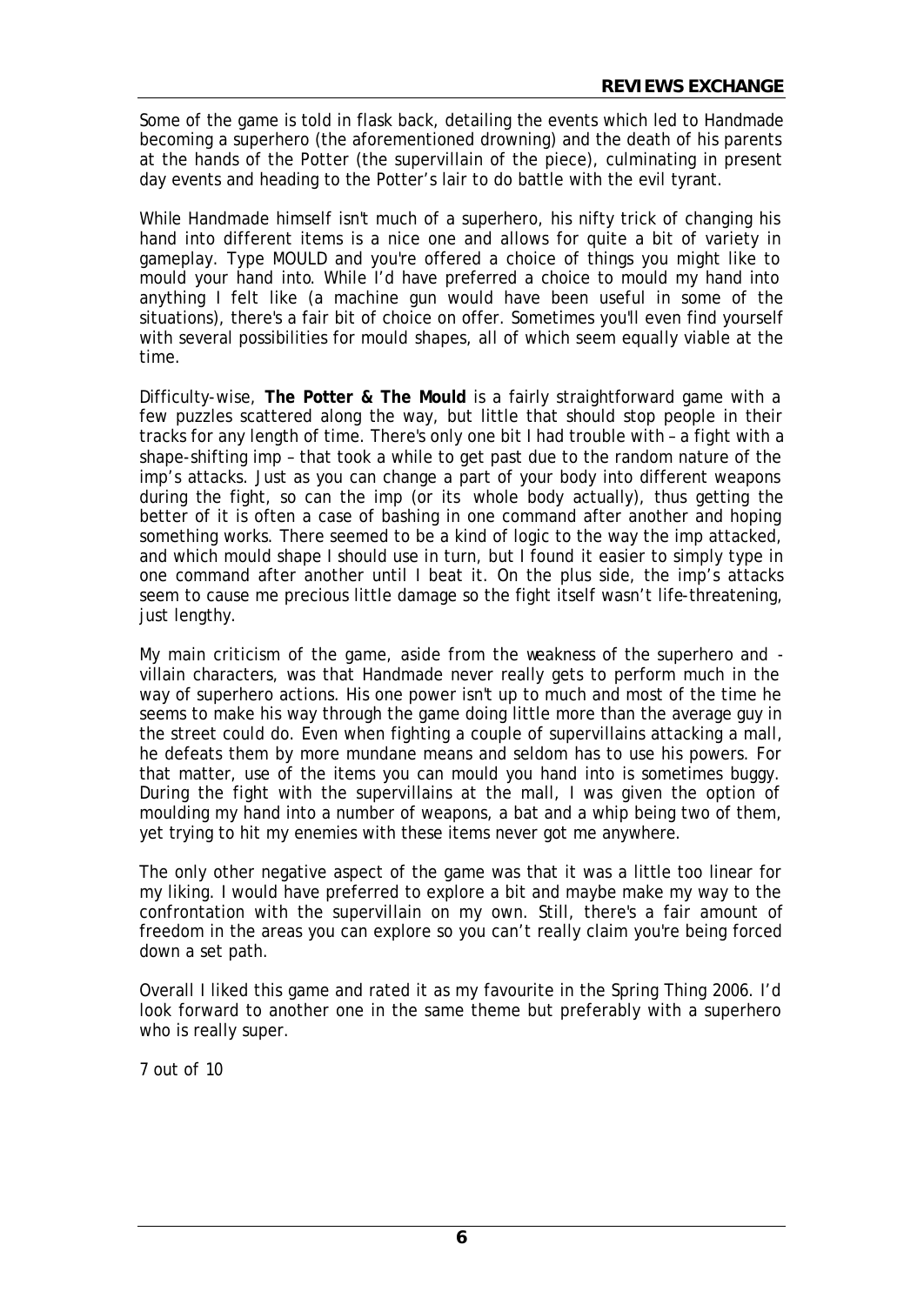#### REVIEWER: TDS

In this game you play a fledgling superhero that makes his way to the top while destroying bad guys left and right along the way. The premise isn't one I like but I decided to give this one a try. I wasn't disappointed.

The game starts off with the origin of your character's superpowers and goes through your training stages until you are a fully fledged hero and get to take out the main baddies. This isn't just some game you're thrown into with a guy that already has fully matured powers and you must now figure out how to use them. In this game, your player learns how to use his powers at the same pace as you. And unlike some superhero games, the protagonist actually has a buffet of ways to use his powers.

The game's writing is above average and it keeps you interested in the story as it moves along. Only a couple flaws I noticed while playing through. I found the room descriptions to be...large. Almost every one was about seven or eight lines long, and that's without the many scenes that occur in the game. Most descriptions are meaty because the author does a little too much telling instead of leaving the scene to speak for itself. However, when the time does come for the author to take over a little more and give the character a voice I am disapointed. In one very emotional scene the player shows less emotion than he would if a fly landed on his arm. Despite the loads of backstory and extraordinary abilities the player is really a dull guy. At the same time he's not quite the faceless, nameless adventurer of old text adventures. The story is predictable for the most part, and mountains of text make bearing it a less enjoyable task.

As I said before, this hero has powers he can actually use. He's not some average Joe with a superhero costume. The Mould can turn parts of his body into pretty much anything within reason. Due to the obvious constraints of IF you are given a limited choice at any appropriate time. This opens up the game to more original puzzles and situations you otherwise wouldn't be able to go through. This part of the game was done well as you get to use logic you otherwise wouldn't have considered to solve puzzles. Also there are battle scenes in some parts of the game. They don't use the standard ADRIFT battle system(thank God) and it does an even better job of conveying the action. You choose what you want to do and must judge wisely in accordance with your villain's actions. It isn't overused to the point of annoyance nor underused to the point of obscurity.

The game lasted me about two hours and it doesn't have a particularly hard puzzle. Near the end of the game I started to get tired of reading the tons of text coming up every turn. The game is your standard adventure with a few unique aspects and if you play slowly it may last a little longer than a day. Overall it's a fun game but beware there is plenty of story to digest so don't just expect a puzzlefest.

6/10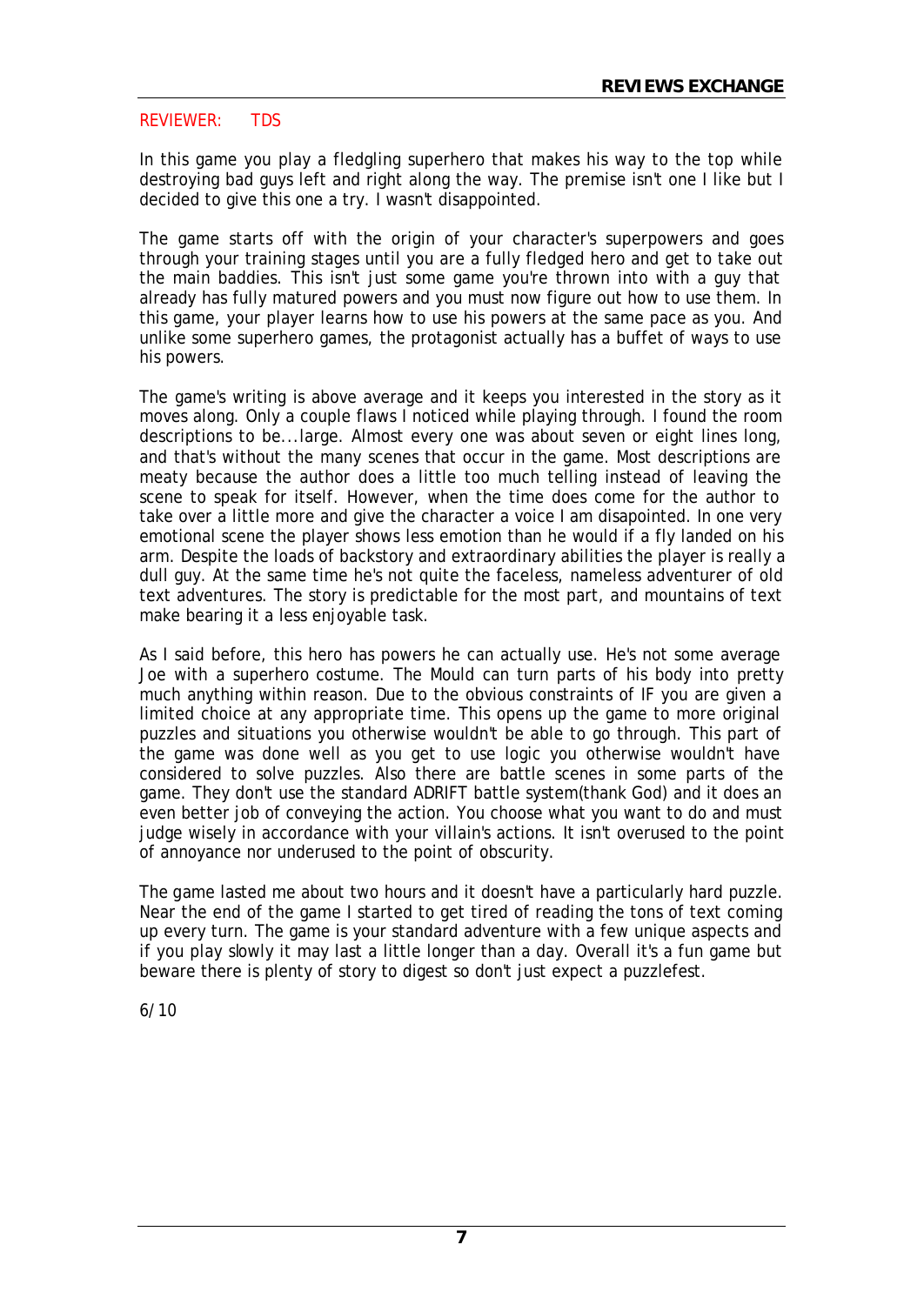#### **IT'S EASTER PEEPS!**

AUTHOR: SARA BROOKSIDE PLATFORM: ADRIFT 4.00

REVIEWER: DAVID WHYLD

The sole ADRIFT entry in a recent one room comp (it came sixth out of nine entries, although as it was an Italian website hosting the comp and seven of the entries were in Italian, that's not as bad as it sounds), **It's Easter, Peeps!** is quite a charming little game. Little in the sense that it takes place in just a single room.

The premise is a simple one: it's Easter and you've got to collect items for an Easter basket for your son, Max. To make matters easier, Max has helpfully provided you with a list of the items that he needs. All you have to do is find them and place them in the basket given to you by the shopkeeper the moment you enter his candy store.

Unusually for a game by a newcomer, **It's Easter, Peeps!** shows a good level of testing and has responses for most of the things I tried. The faults I came across – examining the candy coin shows me a description of the candy in the display case being the worst – are relatively minor and forgivable given ADRIFT's often poor handling of items with similar names. It was also kind of annoying when I tried to open the display case, had the shopkeeper tell me that he had the key to it (albeit a figurative key rather than a literal one) but attempts to ask him about the key resulted in the game asking me Which key. House key or car key? and then responding with Shopkeeper does not respond to your question no matter what I typed. The shopkeeper is quite a helpful chap for the most part and questioning him about various things is a good idea, but here he was less than forthcoming.

Most of the items are easy enough to find but the means of getting hold of some of them are a little odd. I found a number of the items by vandalising part of the store, yet the shopkeeper, rather than getting all irate over me smashing up his livelihood, instead seemed quite pleased that I'd thought of this course of action. Then again, the shopkeeper is an unusual character full stop. He doesn't even ask me for payment for the items that I took from his store!

I finished the game after quite a bit of head scratching (and the occasional peek in the Generator! (yes, I'm weak)) but a few things were never explained to me. What was the significance of the coded note? I never did discover if it actually does anything or was simply a red herring. As I finished the game without discovering what it meant, it clearly wasn't a big deal. The phone, too, I never discovered a use for, even though a message I found indicated the phone might well serve a purpose.

All in all, **It's Easter, Peeps!** is a nice enough game which ought to keep you occupied for a while. It's certainly way better than average as far as games by newcomers are concerned.

6 out of 10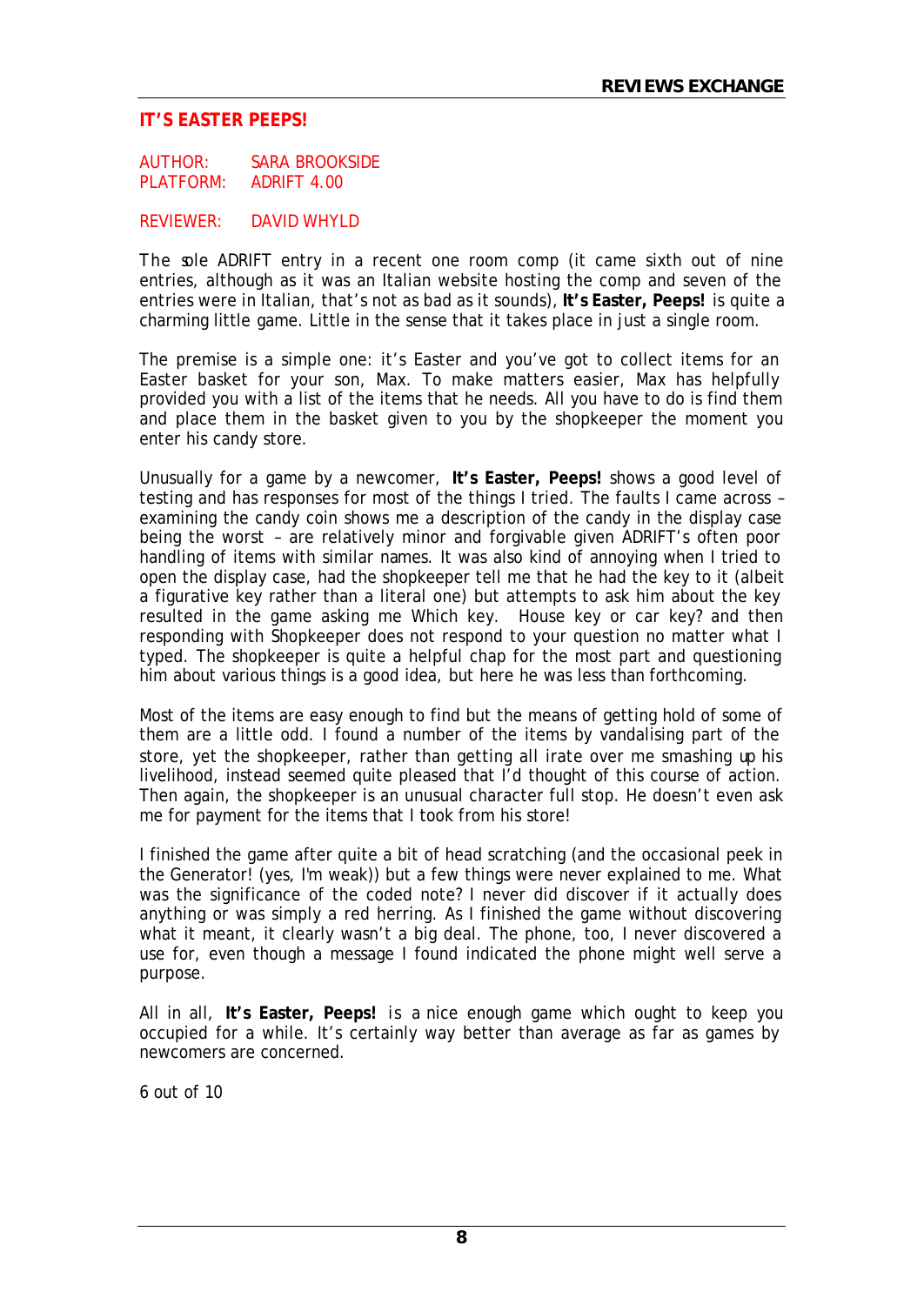#### REVIEWER: TDS

It's the week before Easter, and you've popped out of your office one day on your lunch break. Your mission? To assemble an Easter basket that will both delight and mystify your 4-year-old son Max.

A parent shopping for an easter basket for his child is an interesting concept for an IF game and I was eager to see how this played out. Unfortunately the game was just as exciting as its intro.

For the entire game you look around a candy store for items on your son's list to put in his easter basket. At first I thought that was just a cover and really when trying to buy a creme egg aliens would blast through the wall or something. Nothing of that sort happens in this game. It's pretty boring the entire time.

From start to finish the game remains very upbeat. I've never played a game where things were so happy-go-lucky before. Either the game was written for children or the author was just in a cheerful mood when making this game. I noticed the shopkeeper in the game ends almost every other sentence with an exclamation mark. Here's a dialogue snippet:

>ask shopkeeper about store

"I've been running this place for 35 years now. Can't imagine doing anything else. I love the sight of a smiling child! Or even an adult every now and then, mind you!"

Cheesy? Oh yes.

On a technical level everything is fine, except for a little problem with ambiguity I ran across. The gameplay is a bore unless you're a fiend for short puzzlefests.

Although I don't favor games that are on the overwhelmingly light side, I don't dislike the game because of that. The game is light-hearted...so where's the humor? I played through the game a couple times to be sure I didn't miss some nugget of comedy or at least an attempt. I found nothing.

For a one room game I guess it succeeds. Although for a short distraction I can point you towards games more interesting that are also sprinkled with comedy. I can't recommend this to anyone.

4/10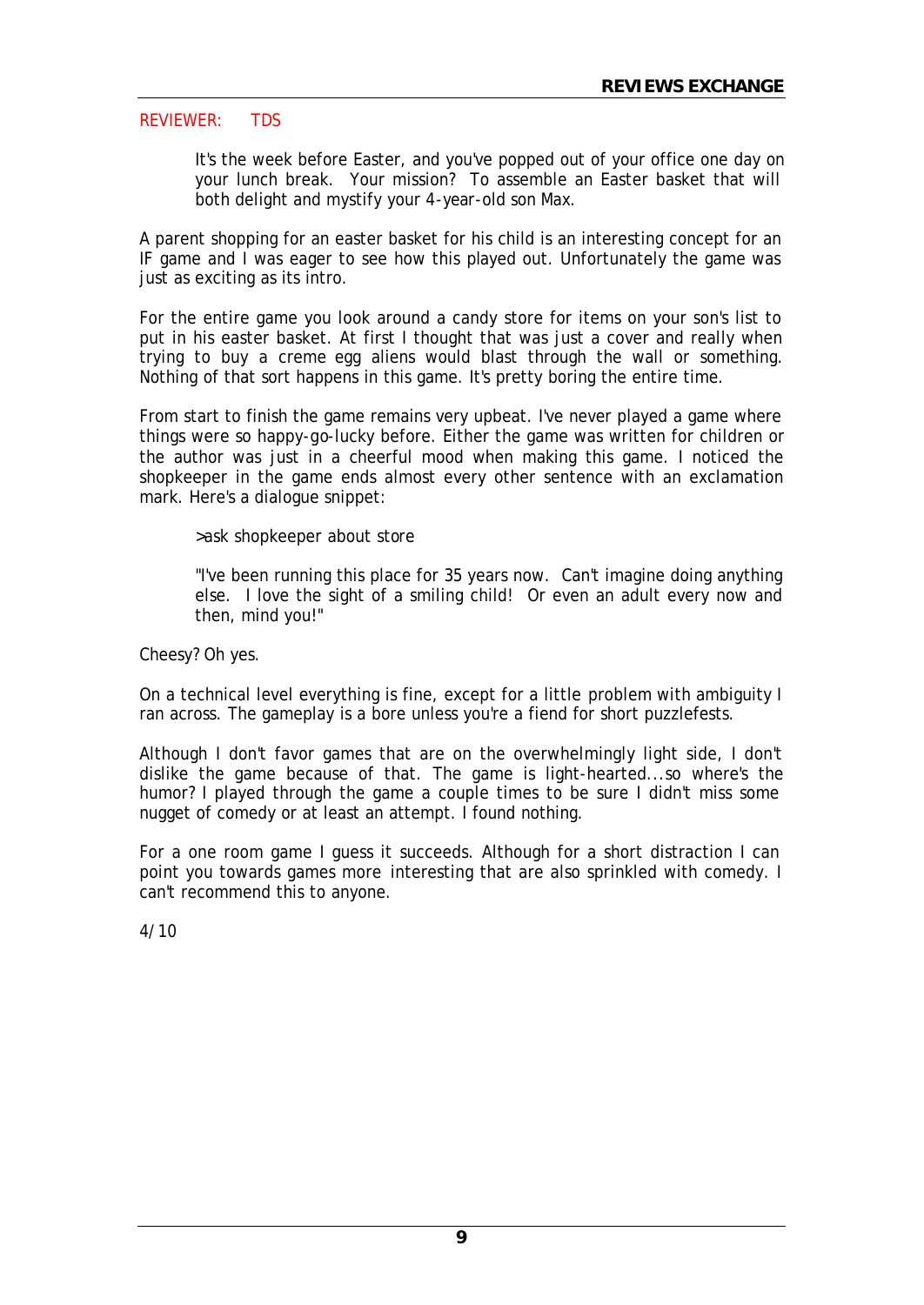# **SERE (SURVIVE, EVADE, RESIST, ESCAPE)**

AUTHOR: SKYPIG PLATFORM: ADRIFT 4.00

REVIEWER: DAVID WHYLD

*This review is based on the first version of the game.*

A new ADRIFT game and a new author to boot. Quite a rarity these days. So is **SERE - Survive, Evade, Resist, Escape** any good? Unfortunately not…

You play the part of a soldier in some unspecified war zone whose helicopter crashes, everyone else dies and you are the only survivor. You have to get back to friendly territory and evade capture for as long as you can.

The intro is poorly written, riddled with more than a few spelling mistakes and grammatical errors. YOUR LEANING ON YOUR MACHINE GUN SCANNING, OUT THE WINDOW FOR ANYTHING OUT OF THE ORDINARY. Maybe it's just me, but every time I find a typo of any kind in the introduction to a game, I wince. By the time I'd finished the intro to this game, I was pretty much permanently wincing. Frequent misspellings of "you're" as "your" are rife throughout the game. It also suffers from some pretty frustrating guess the verb problems, some of which are made harder by typos in the text that lead you to try one thing when another is expected. Examine the equipment in the crashed helicopter and you're told you can see your tool box (note the space between the words!) Yet every attempt to OPEN TOOL BOX or EXAMINE TOOL BOX met with YOU SEE NO SUCH THING. It seems you have to refer to it as "toolbox" (all one word) for the game to understand what you mean. It doesn't understand box unfortunately.

The player starts with a loaded pistol which, for some reason which probably seemed like a good idea at the time, I decided to remove the magazine from. Later on, I came across an enemy soldier who I tried to shoot so I put the magazine back in the pistol, only to be told by the game that the pistol wasn't loaded. Oh yes, it was. The debugger even confirmed this to me but no matter what I typed, I couldn't seem to get the game to accept this. In the end, I had to restart the game to make any further progress. As it happens, the command LOAD PISTOL was bugged anyway as every time I tried it, ADRIFT assumed I meant to 'load' a new game and didn't process the command. Funnily enough, LOAD FLARE worked fine for the pen flare, even though you can fire it at the end of the game whether you've loaded it or not.

You can die very easily in this game if you're not careful, and sometimes even if you are. A few times the game assumes you're trying to carry out a command that you might not be, executes that command, and as a result kills you off. I found a truck and tried to examine it. The game apparently decided that by EXAMINE TRUCK I actually meant to APPROACH TRUCK so it helpfully carried out that action for me and then promptly had me shot dead. You can also die at other times when you're given a kind of CYOA choice of do this, do that or the other. Pick the wrong one - and there's no way of knowing beforehand which is right and which is wrong and you die.

My final annoyance with the game (although there are many others that I haven't mentioned in this review) involved an item showing up only after a certain point in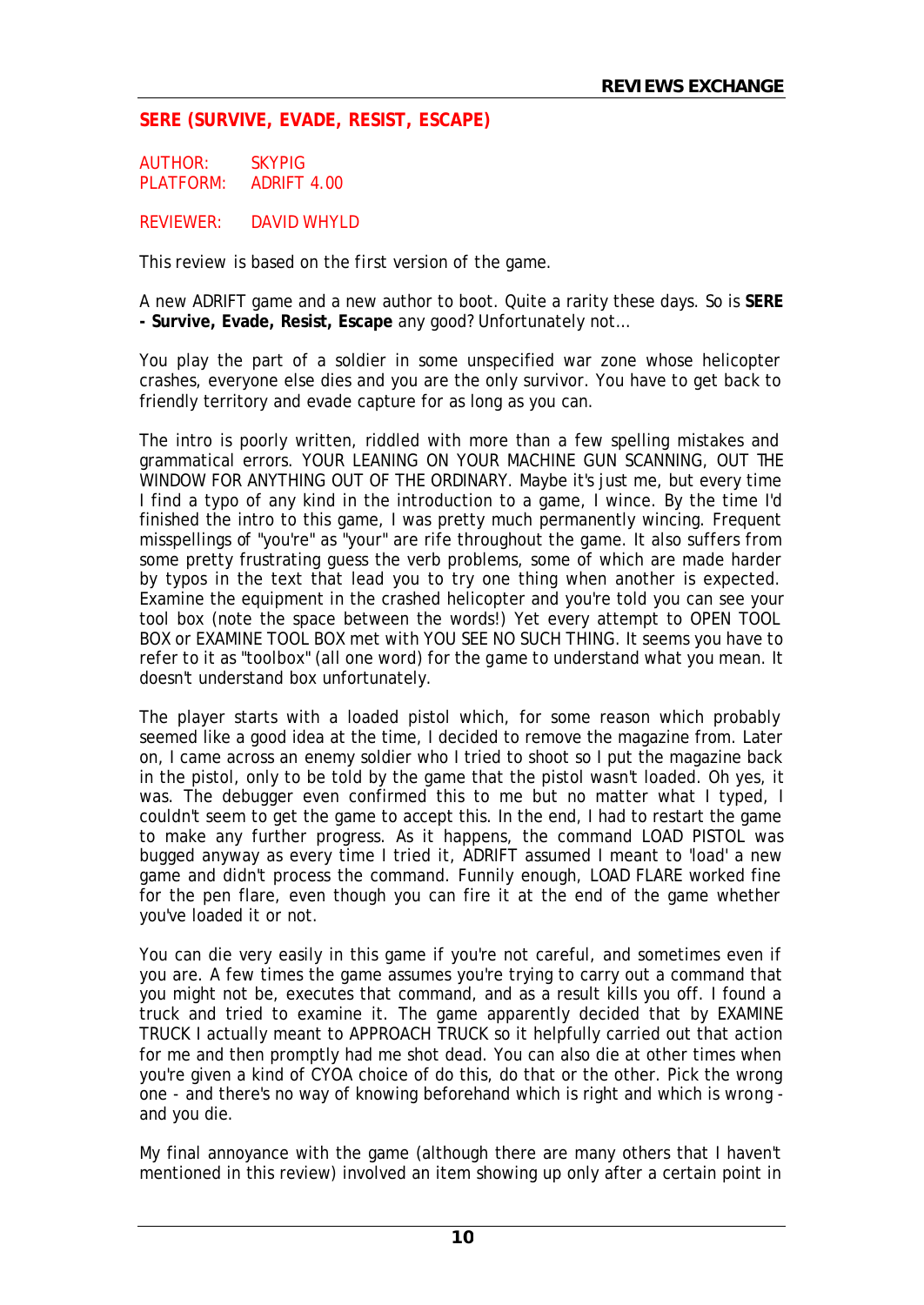the game. Examine something when you first come across it and you see no indication of an item being there, examine it later and, lo and behold, the item has shown up, although there's no explanation for why it's there now but wasn't before. (Oh, and for my definite final annoyance with the game, USE PLIERS ON IGNITION is a nasty bit of guess the verb.)

**SERE - Survive, Evade, Resist, Escape** is a short-ish game, ten or so minutes from start to finish if you can figure your way past the guess the verb problems and general getting killed every few moves. It's not the worst game by a newbie I've ever played (Death Agency still holds that record by quite a margin), but it's in definite need of being run through a spell and grammar check, as well as some serious testing. Even if you're a fan of war games, and I can't say I am, this one probably won't hold a lot of appeal for you.

2 out of 10

# REVIEWER: TDS

You never saw what hit you. Your first thought was that your pilots were flying too low, too fast and struck a tree or a mountain top. Then you heard the pilots screaming "SAM, SAM, we're hit!" Shock, fear, panic. Not one of your drunken boastings ever included peeing in your pants but thats between you and God if you don't make it out of this.

In this game you play a soldier whose plane has crashed and must survive the enemy that happens to patrol the forest you end up in. It's a concept that you don't see everyday in IF and I wish there were more espionage/military games out there. Unfortunately this one doesn't exactly bring glory to the genre.

It's a short game so it doesn't depend on its story to carry it. The story is placed at the beginning and end of the game, as I expected. I didn't expect an epic storyline from a game that's short like this but a quick snippet of what the player was doing before the attack would be nice. The writing isn't the greatest as you might tell from the introduction but it passes for standard text adventure fare. The problems don't really start with the "fiction" but rather the "interactive" part of the game.

This game goes out of its way to present itself with a flashy intro with colors, music, and a menu that adds nothing to the game itself. Although that I don't mind. What I do mind is the screen refreshing itself every time I enter a new room or type "look". Having the screen clear all the time makes me wonder what was the point of the author doing this. Almost every room or description in the game is indented yet there are some that aren't. Trying to spice the game up in that way fails because it isn't consistent.There are odd breaks in the text and the incongrous use of colors scattered throughout the game makes things look even worse.

I think less time should've been spent on presentation, and more time spent on the actual game. Guess-the-verb gets so bad it's ridiculous. It seems like the author has only one command for most things to be done. I tried "shoot sniper" and later found out I had to "fire at sniper" despite the intro telling me that was the correct syntax to use. The game is lazy when it comes to descriptions. Sometimes three or four distinct objects are covered with one description. Other times you won't even get a description. Other times you'll get a description...for another object!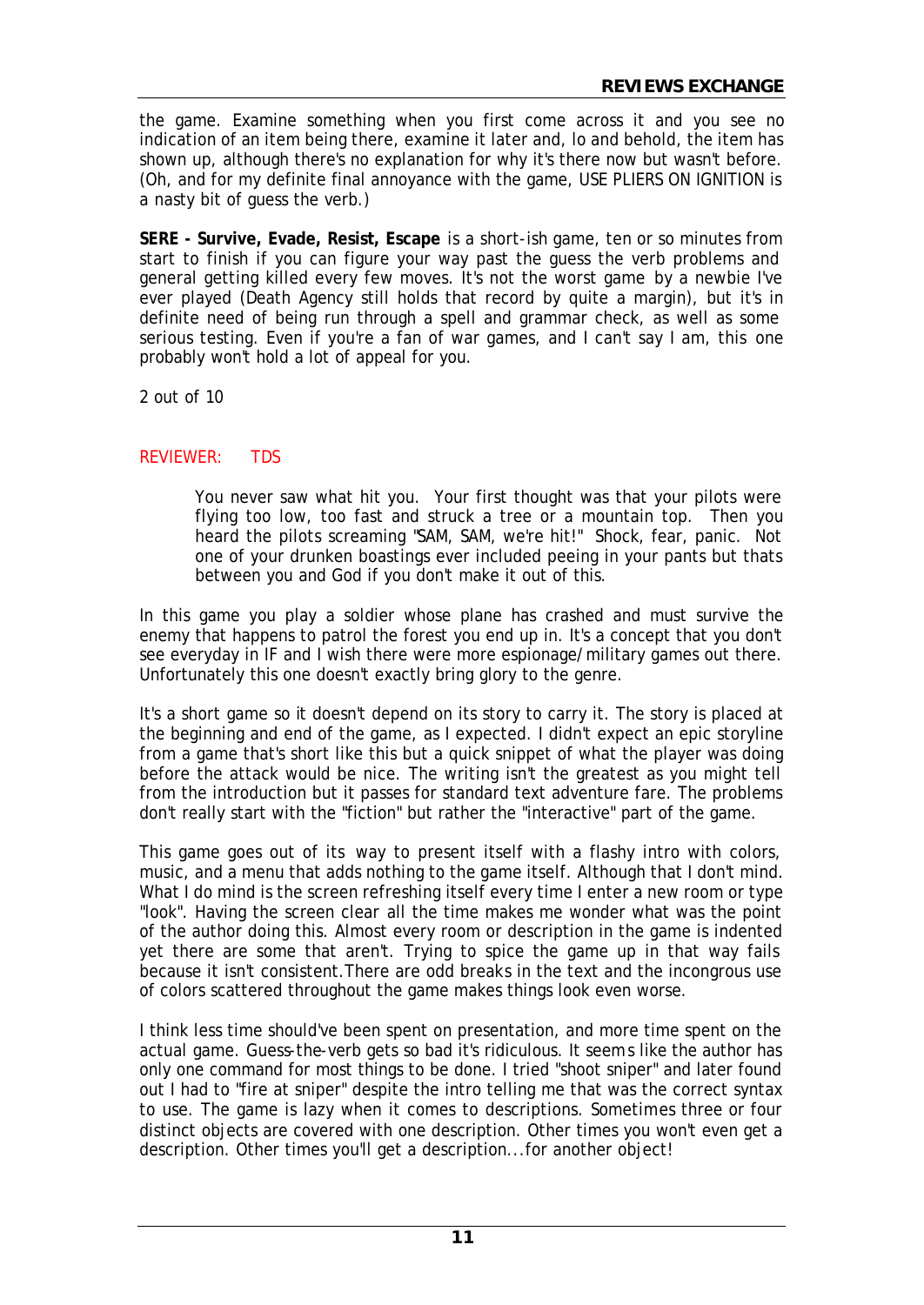As I said before, there is guess-the-verb and it makes solving puzzles a pain. There are numerous ways to say and do things but the author restricts you to just one. I definitely wouldn't have guessed the wording used in some situations without the aid of a walkthrough. Guess-the-verb even ruins cool concepts such as looking through a sniper rifle using rooms to navigate your line of sight. Sometimes I get killed and am flashed to a poorly-done "game over" room. More bad presentation.

I think the game could be better if more attention was paid to the gift rather than the gift wrapping. Because of this the game doesn't rank highly to me.

3/10

# **THE WARLORD, THE PRINCESS AND THE BULLDOG**

| AUTHOR:   | DAVID WHYLD |
|-----------|-------------|
| PLATFORM: | ADRIFT 4.00 |

#### REVIEWER: LUMIN

I've never been a big fan of puzzle-heavy games, both because I find myself more drawn in when the 'F' part of IF is the most prominent, and because I'm just no good at solving the things unless I've got a walkthrough handy. But David Whyld's **The Warlord, the Princess, and the Bulldog** is, simply put, the best Adrift game I've ever played. It's also one some the best IF I've ever played, taking a place in my mental 'Top Five' list that until now has never been graced by a single pure puzzler. Poor David may well have shot himself in the foot with this one, because any of his future games are inevitably going to be compared to it.

While technically the sequel to **A Spot of Bother**, a game I had played previously and had been rather underwhelmed by, WPB can (and probably should) be enjoyed with no knowledge of the original, and when you start it up it's evident almost from the very first room that it's lightyears ahead of its predecessor.

In fact, David's done so many things right with this one that I hardly know where to start. The game was an entry in the Spring Thing and thus is quite a bit larger than average, but despite the size the writing is solid throughout, and except in a few minor cases mercifully bug and typo free. I can't even imagine the work that went into testing this one, let alone writing it in the first place.

To begin with, let's talk about aesthetics. The game just looks GOOD. In fact I never realized how blah the default look of Adrift was until I played this one and saw how much of an effect taking a little care with the fonts and presentation could have. There are also little touches like clearing the screen for every new room, an oldschool convention I've never really cared for, that somehow work here and add to the overall impression of professionalism.

But okay, I know, real IF aficionados couldn't care less about APPEARANCE; it's all about the gameplay, right? Well, I'm happy to say that WPB delivers in that area, too.

You play the part of Stavros 'the Bulldog' McGrogan, in the author's words "the hardest man the SAS ever produced" though it soon becomes clear that that's a hell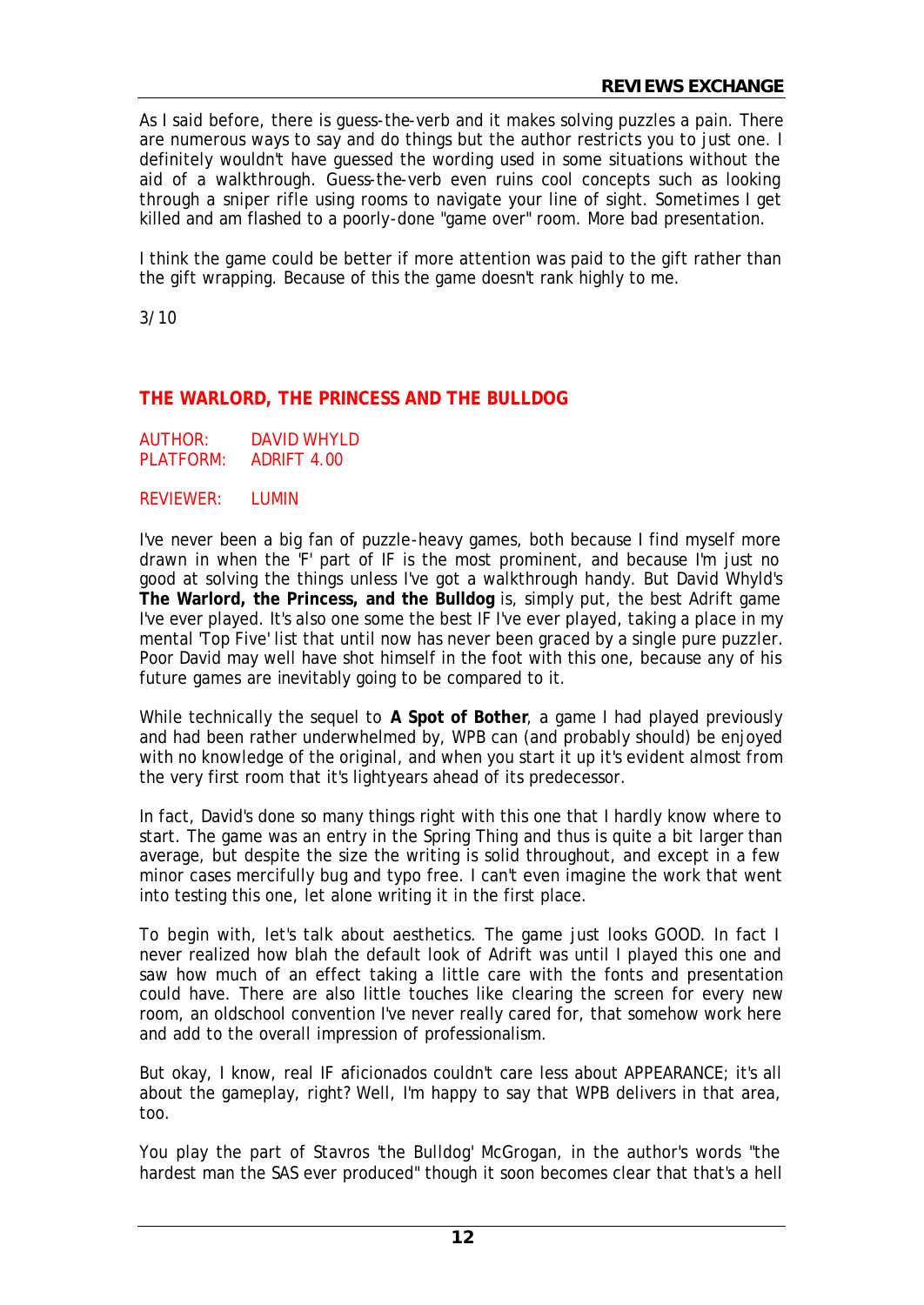of an understatement. The main character rarely has much of a personality in the more puzzle focused games, usually serving as a mere cipher, but that's definitely not the case here. The Bulldog alone contributes a hefty chunk of entertainment value to an already entertaining game, and despite the brilliance of most of the puzzles it just wouldn't be the same without him.

Oh, and there are lots and lots of those puzzles, but thankfully they really ARE brilliant, that rare mix of challenging but fun. Two of the things I dislike about puzzles in general is how just for the sake of having puzzles, they're often crammed in where they don't belong and stick out like a sore thumb, and how they can ruin your enjoyment of an otherwise great game by forcing you to bang your head against a brick wall for hours and hours, making not one iota of progress.

WPB circumvents both of those problems. First of all, the plot is a simple one, mostly involving infiltrating a fortress, and all of the puzzles feel like a natural part of infiltrating that fortress. Some are fairly straightforward, some are more complicated, and ALL of them are fun. I never once felt like Action A was just a tedious and unrelated chore to get to Room B.

Secondly, David made some unique design decisions that keeps players from running into the other problem I mentioned. It really does seem like it would be difficult to get stuck, even for 'solution-challenged' people like myself, as just about every major puzzle has an alternate solution, sometimes several, and you don't even need to solve every one of them, as there is plenty of bonus material and multiple paths to the end. (Though only the more difficult one may lead to the the optimal ending, I still managed to accomplish two out of three of the main goals my first time through, and only needed to consult the hints twice.)

Then, of course, there's the fact that many of the 'alternate solutions' might be as simple as bashing your way on through the opposition. The Bulldog starts off with a certain number of 'life points', which I know isn't a term generally associated with IF, but it works so well here I wonder why more games don't use it. Every time you take the easy way out and solve a puzzle with brawn instead of brains, there are painful (and usually amusing) consequences for the Bulldog, which eat up a number of life points. All life points gone = game over, but by making good use of the Undo command (which can be accidentally disabled in the most hilariously cruel way ever, though it's through a command I always try in the first room, so no big loss there...) I never even came close to dying until the final confrontation at the end.

Compared to the rest of the game the epilogue seemed slightly weak, or at least disjointed, but it's not really an issue, and the only reason I mention it is so that I can have SOMETHING in this review that qualifies as criticism. Needless to say, I am eagerly awaiting the sequel.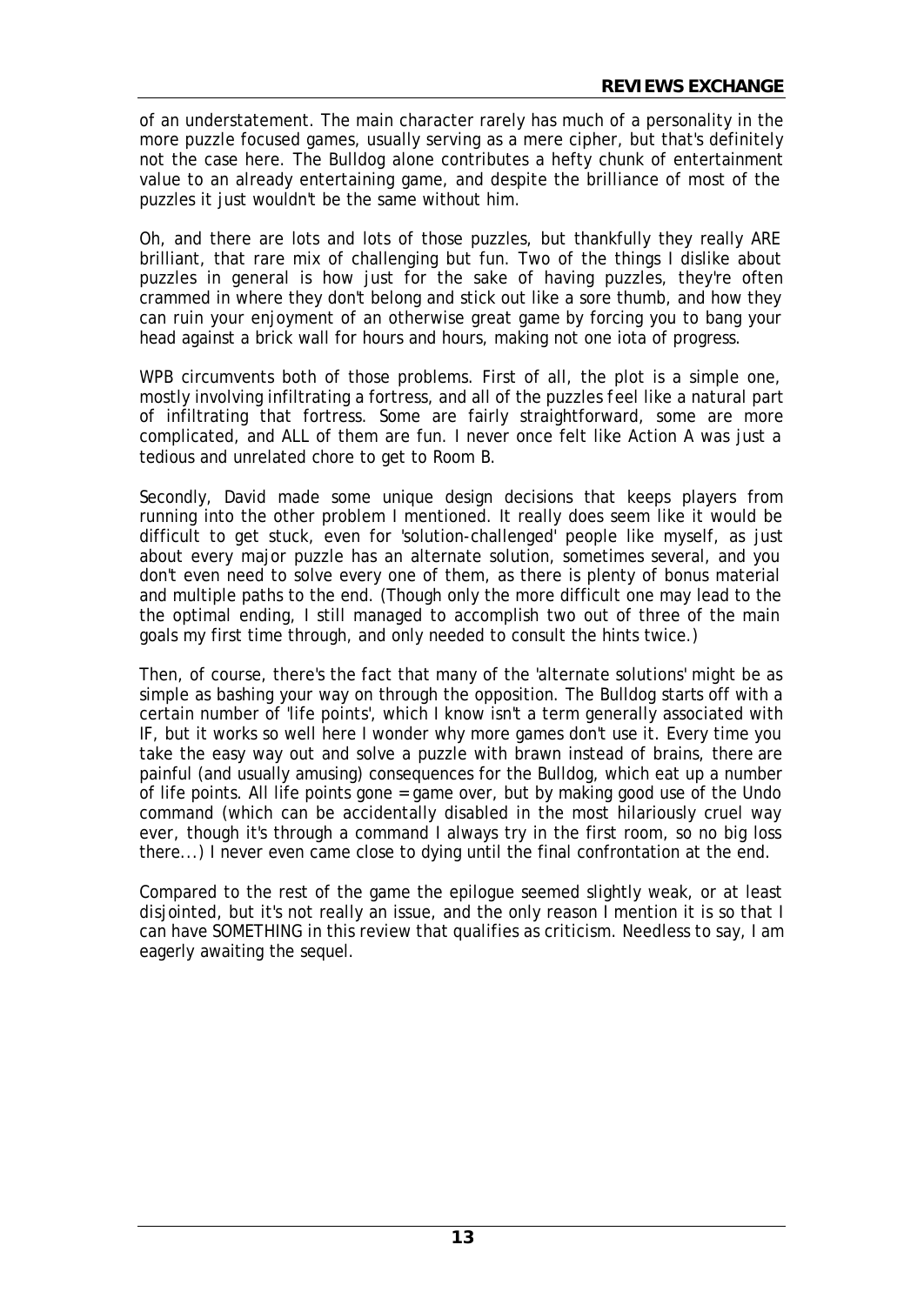# **NON-ADRIFT GAMES**

# **THE RELIQUES OF TOLTI-APH**

AUTHOR: GRAHAM NELSON PLATFORM: INFORM 7

REVIEWER: DAVID WHYLD

**The Reliques Of Tolti-Aph** is a strange game, particularly considering who wrote it (the famed Graham Nelson, creator of the Inform language) and that it was one of the games meant to herald the forthcoming Inform 7. I remember starting to play it expecting to be blown away by its sheer magnificence, and then, barely two minutes later when I found myself in a generic RPG with randomised combat and two of the most basic functions of IF games bizarrely disabled, I began to wonder just what was going on. Was this some kind of joke game? Had Nelson been 'hacked' by Paul Panks? Or, the hardest to believe, did he actually think this kind of thing was what people wanted to play? It even made me think of an hilarious sketch on Alas Smith & Jones from years ago when an ageing and highly respected singer comes out of retirement to make his comeback… and does so with a song that's so mind-numbingly cheesy and awful that everyone, even former fans of his and people who respect him, have to struggle to contain their dismay over just how bad it is. **The Reliques of Tolti-Alp** would be Nelson's version of "Gandhi". :)

The introduction did a good job of making me want to quit the game. It seemed to be slightly mocking the whole RPG genre with references to 'retiring at level 3' with 'most of your experience points intact' - hardly a positive start. As far as introductions go, this one was bad.

The combat system that is at the heart of the game is pretty cringe worthy. I'm a big fan of RPG on the whole - Baldur's Game II and Diablo II and Morrowind - but the combat system here is lame. There's not even a proper combat system as such because all that seems to happen is that someone attacks you and you just bang the RETURN key a few times until the combat is over. Exciting it isn't. During the first combat in the game, between myself and a harpy, I tried doing things like ATTACK HARPY or KILL HARPY only to be told that I couldn't because I was already in combat. Ho hum. My opinion of the game, already low, sunk a bit further.

The combat ended, incidentally, with the harpy killing me. As it did the second time I played the game. And the third time. The fourth time, however, I beat the SOB. Not, I should add, through me improving my tactics or anything, but purely because of the randomised nature of the combat. I let out a disgruntled "about damn time!" at this stage, progressed a bit further, got into another fight, died… and as UNDO was disabled, and I hadn't yet reached a part where I could save the game, that was it. I'd have to go through the entire combat with the harpy again if I wanted to see what else the game had to offer. As it happened, I didn't want to see what else the game had to offer as I was more eager to quit this than any game I've played for… oh, a long, long time. A quick click on the delete key **and The Reliques Of Tolti-Aph** was consigned to that special part of my recycle bin that I affectionately term the "What The Hell Were You Thinking?" section.

No doubt it would have kept Ninja and Ninja II company there for the rest of my hard drive's days, but then Inform 7 emerged in beta, the source code to the game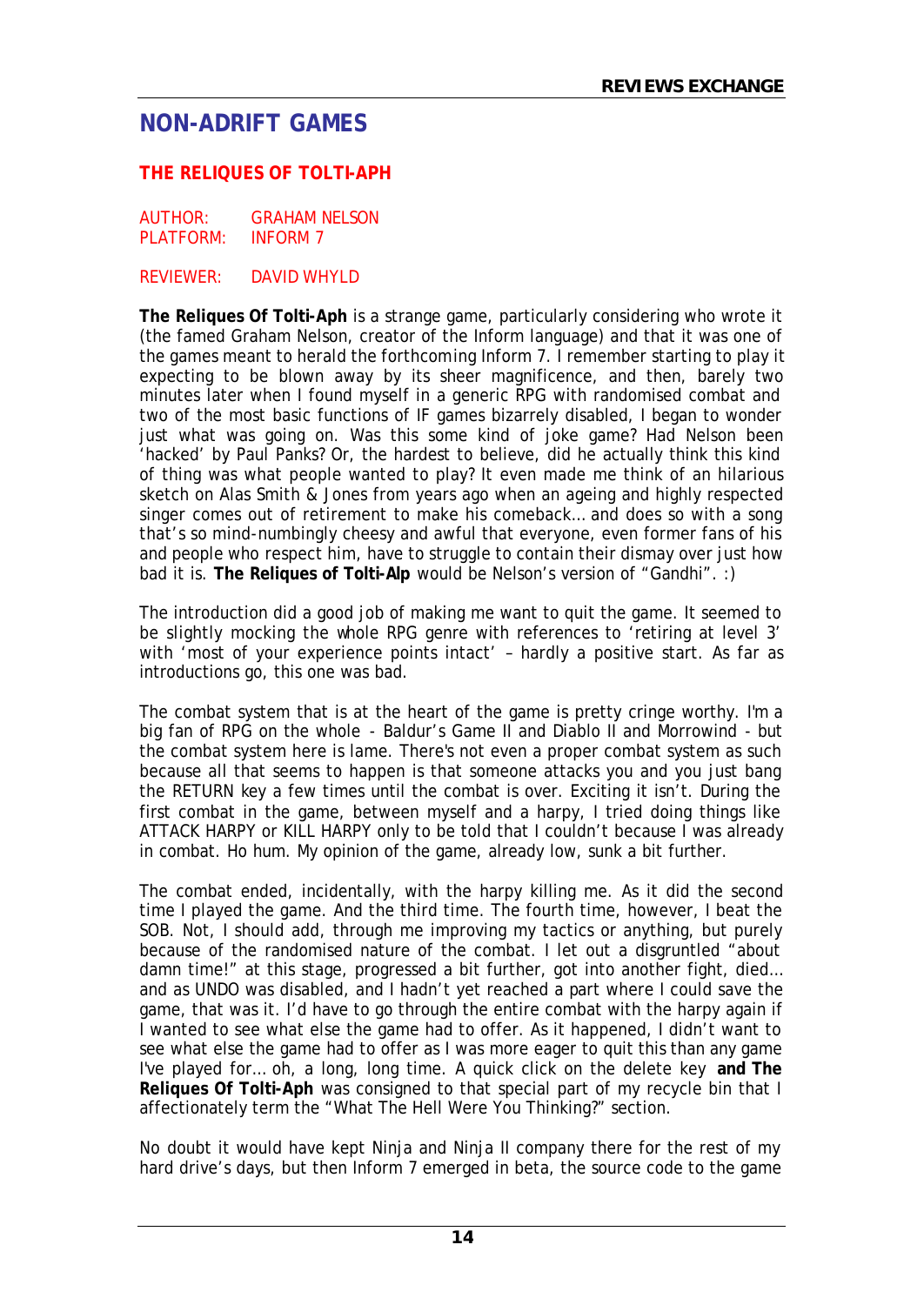was available, and I decided I'd have a bash at fixing the game's annoyances and see if there was actually a decent game hidden behind the horror that is a disabled SAVE and UNDO system in a randomised combat scenario.

Was there…?

Hmmm… let's mention something about the game I actually liked. The writing. It was nicely written, well polished and far, far better than anything else in the game. It's got the kind of wry humour built into it that I'm especially fond of, hinting at someone who knows exactly what he's doing and knows how to do it best. Unfortunately, the writing is the only thing this game has got going for it.

Gameplay wise there are a veritable horde of annoyances. From the plain terrible (like the aforementioned decision to disable SAVE and UNDO) to the mimesisbreaking (combat information and describing items as "The dagger is a weapon with a 1d3 attack") to the seriously unpopular (mazes). Even when I'd figured out how to enable SAVE and UNDO, I still found it hard to get any kind of enjoyment out of **The Reliques Of Tolti-Aph**. It's just not a good game. The combat system bored me before I was at the end of the first combat. I cheated with this game more than I've done with any other IF game I've ever played (giving myself 14,000 Strength to make me invincible and increasing the dagger to a 10d10 weapon so I could instantly kill just about every enemy I came across with a single blow) and still found myself unable to like it. And when I stumbled across the maze, I just hung my head in despair.

Back to the "What The Hell Were You Thinking?" section of my recycle bin, I'm afraid.

Addendum: in a way, this game, despite its many faults, is a game that everyone should play as it does an excellent job of including just about every unpopular aspect of game design:

\* SAVE is disabled (or at least restricted).

\* UNDO is disabled.

\* It's got randomised combat.

\* It breaks mimesis to such a degree that even I, who break mimesis regularly in my own games and generally don't give two hoots about it, found it annoying.

\* It's got a maze.

\* It's got a wyvern (which is a kind of dragon).

Write a game which includes none of the above and you're well on your way to a masterpiece.

So a score of 1 out of 10 for the game. Normally I'd add a point for the nice writing, but as I'd already deducted 50 points for one annoyance or another, it's final score of 1 remains.

1 out of 10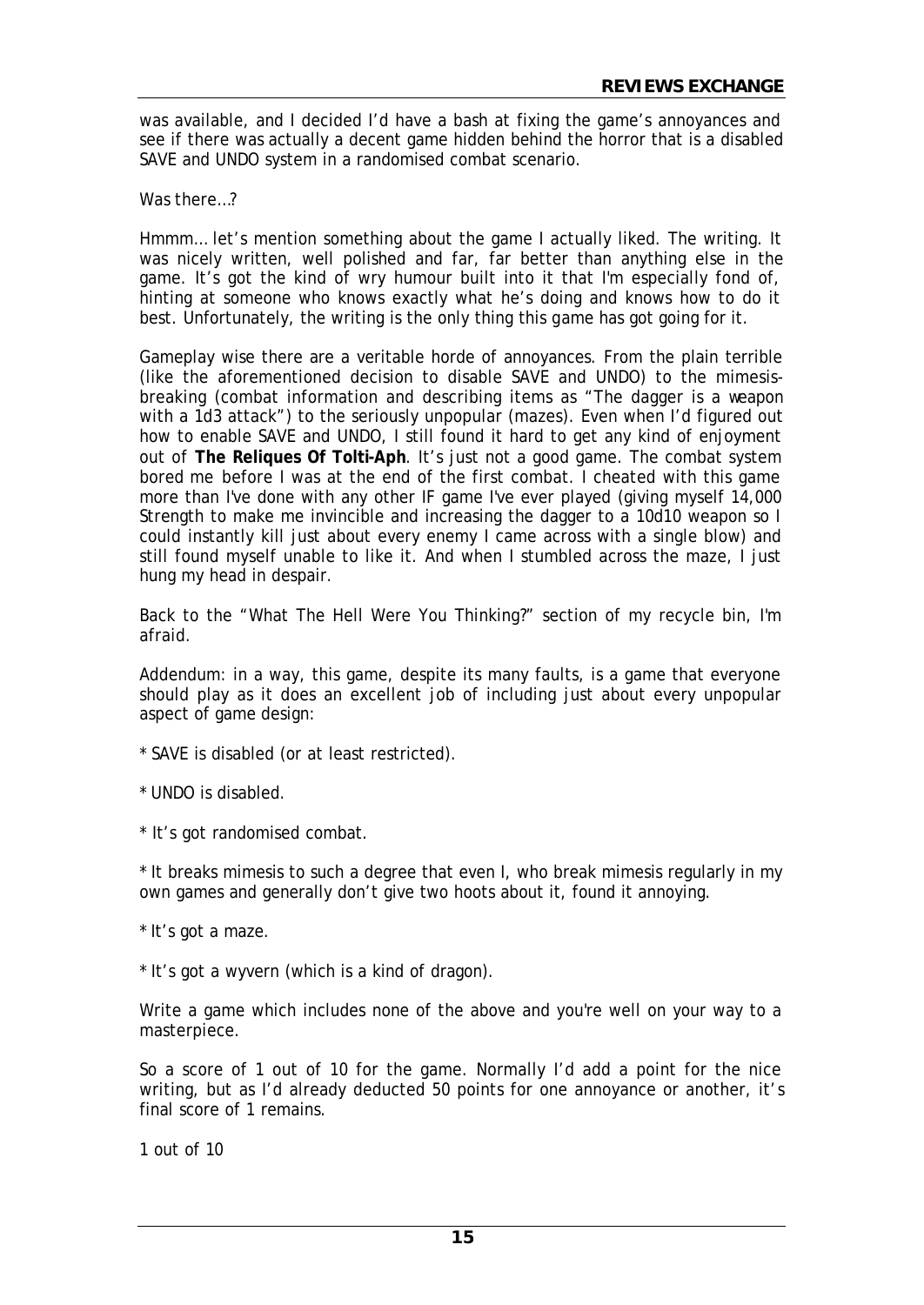#### **DAMNATIO MEMORIAE**

AUTHOR: EMILY SHORT PLATFORM: INFORM 7

REVIEWER: DAVID WHYLD

This was an interesting little game that I wasn't really sure what to make of. Playable for nothing more than a few minutes, and with an event kicking in after a dozen moves and abruptly killing you off, it's unfortunately not the sort of game that is likely to hold much lasting appeal.

You play the part of Agrippa Postumus, the magic-using grandson of Caesar Augustus. Augustus is dead and your life is in danger. Act quickly or it's all over for you.

I was actually looking forward to this game. The previous game I played by the author, City Of Secrets, was one of the best games I've played over the past few years. Five minutes into playing **Damnatio Memoriae** and I had been killed three times. My enthusiasm began to wane quite swiftly after this. I think one of the issues I had with the game was that I never realised just how short it was until I'd completed it. I had the idea that the two locations available at the start of the game were just a small part of what was on offer, and that if I could figure out how I needed to solve the puzzle that ultimately left me dead, I'd be free to explore the rest of the game. Unfortunately, when I figured out what needed doing, after dying roughly a dozen times, the game ended anyway.

The game has a few neat custom commands, but it's over with so quickly that there's not much chance to make use of them. Like reading the intro to a superhero novel where the hero's powers are listed in great detail to whet the appetite… and then THE END is promptly displayed. The THINK command came in handy for hiding the evidence of my 'crimes' as it revealed what still needed to be done, and I found a use for LINK as well (quite an inspired command actually, even if there wasn't enough time to make proper use of it), but REVERSE LINK I never got to use and ENSLAVE only ended in my slave getting killed instead of me and then me being imprisoned (and thus the game ending anyway).

It took several runs through the game before I figured out everything that needed doing to avoid being killed and then, just as I expected the game to really open up and start properly, it ended. Yes, it's a short game. Two rooms in total, although as one of them doesn't need to be entered (as far as I could tell) and is a dead end, what you're left with is essentially a one room game that can be completed in a dozen moves and no more than a minute's playing time. Nicely done all the same, but I couldn't help thinking this wasn't an actual game so much as the introduction to one.

There were a few annoyances at play, although I'm not sure if this was down to the game itself or Inform 7 in general. The help menu, for instance, was a pain to navigate, requiring N to move down to the next help item and B to move back to the previous one. The arrow keys didn't work for some reason, although they did in Inform 6 help menus. Other than that, I found myself amused by Inform's default response whenever I tried to move certain items: THAT'S FIXED IN PLACE. One of the items was a vase which, while large, was hardly fixed in place. Another was some hay. The last was a stool. A stool! Fixed in place! I think the kind of responses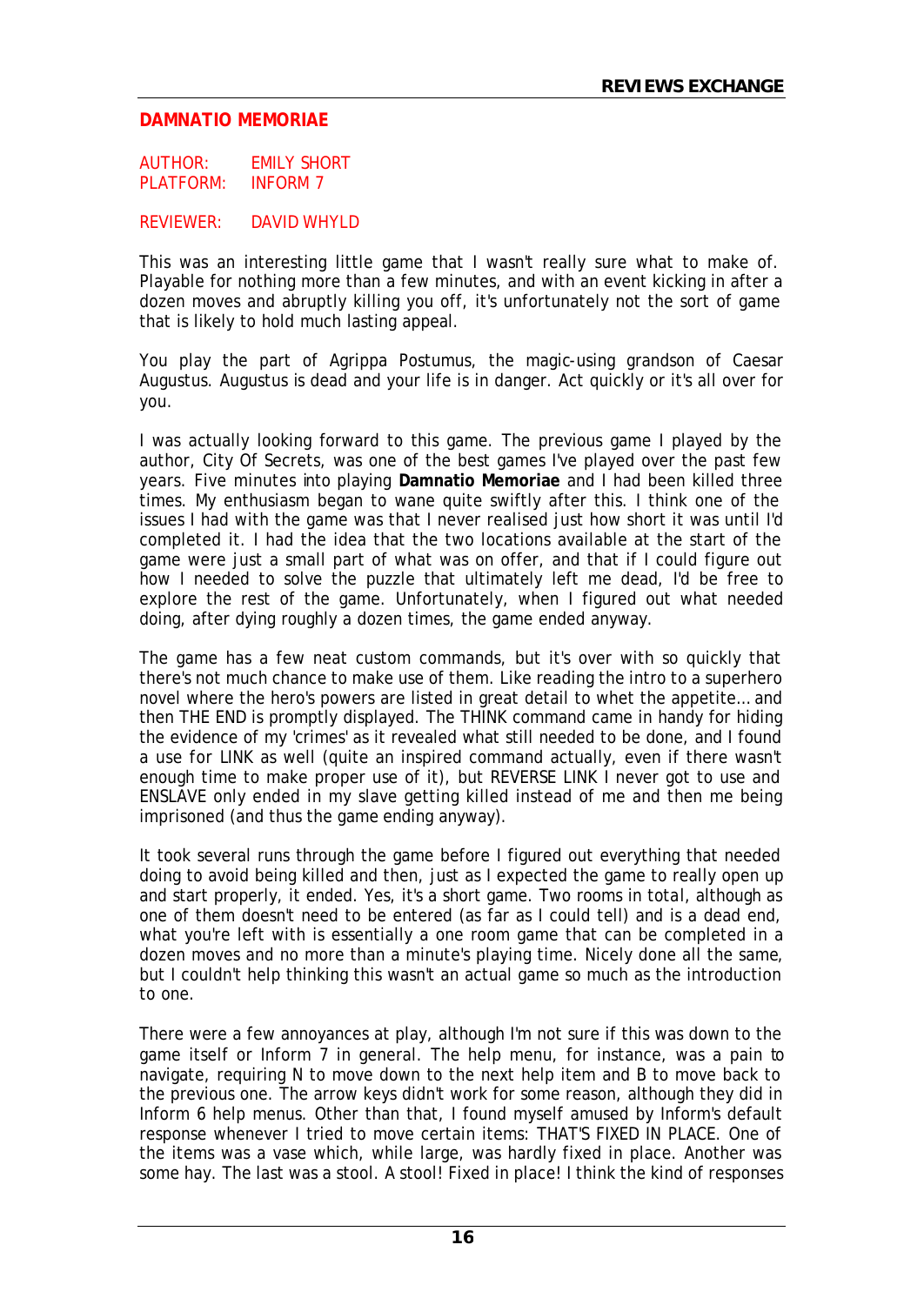I used to get back on the two word parsers that plagued text adventures in the 80's would have been preferable: YOU CAN'T DO THAT.

6 out of 10

# **PANTOMIME**

AUTHOR: ROBB SHERWIN PLATFORM: HUGO

REVIEWER: DAVID WHYLD

This was the third of Robb Sherwin's Hugo games that I've played but the first that I actually managed to finish (albeit with a little help). The previous two I didn't give up with because of their difficulty but because the subject matter didn't really interest me. **Pantomime** I decided I'd stick with through thick and thin because it was one of only two new games in the Spring Thing 2006 (one of the others was mine and another I had helped test) so I figured getting through two games prior to the Comp deadline wouldn't be too much of a struggle.

**Pantomime** is a strange game, made stranger by the gameplay device of not showing the whole story from start to finish but often dropping lengthy cut scenes in which serve to explain little but confuse even more. The main character is called Raif, a resident of the Martian moon, Phobos, who has a companion called Chmod with him for part of the game. Chmod is a robot who resembles a shop vac. The setting is the future, yet it's the kind of Blade Runner style future where most of the world seems to have changed little from the modern day (aside from it being set on one of Mars' moons, of course). Old time humans are cloned and referred to as 'mimes', some suffering apparent brain damage from the cloning process and needing help in adjusting to modern society. One popular pastime is throwing rocks at the mimes of politicians who were probably dead before you even were born. Oh yes, a strange game indeed.

**Pantomime** frequently did a great job of annoying me. Hiding exits from rooms is never a good idea, nor is events not running until something else, seemingly unrelated, has occurred first. A few times I seemed to be revisiting earlier parts of the game for no other reason than to try and find the trigger needed to progress the game to the next stage.

There were no real bugs that I encountered in the early part of the game (a few missing item descriptions but nothing terrible and an exit moving itself) but a couple of oddities later on. One involved meeting Cinnamon at a restaurant, experiencing a cut scene outside, being dumped outside the bar… and then having the cut scene run again. Another time, my robotic companion Chmod disappeared from a room with only one exit, then when I left the room myself and returned, I found him there waiting for me. At first I assumed he was still there and just missing from the room description, but as attempts to speak with him didn't work I guess he was gone after all. There was also an amusing moment towards the end of the game when the room description first of all told me that Chmod was giggling to himself and then that he was knocked out. Clever things these robotic sidekicks.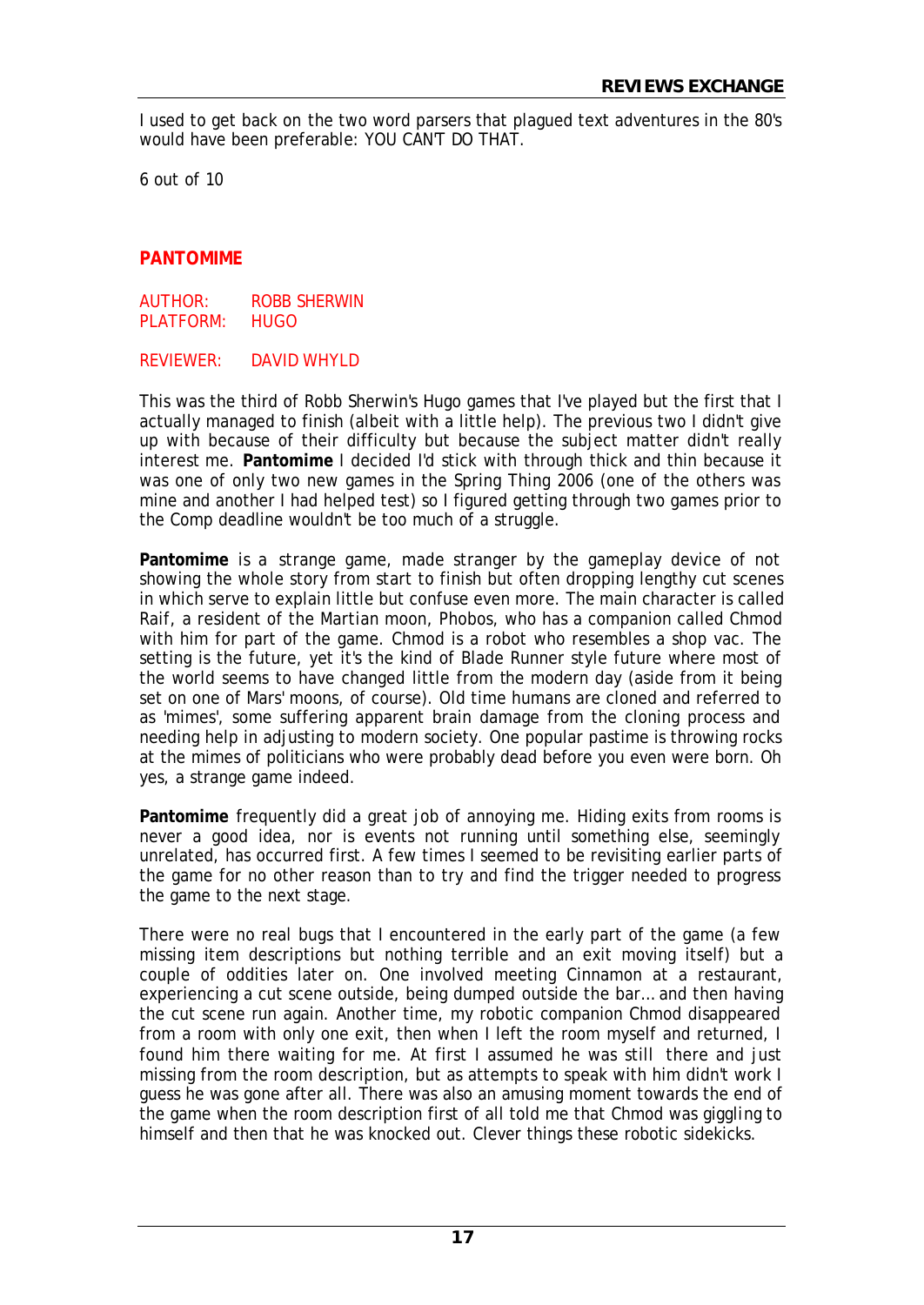An interesting twist at the end indicates the player has a mime himself which explained a few of the more confusing pieces that had occurred before, but still left a number of holes in the main plot of the game. The motivations for the villain seemed strange - acquiring body parts for no other reason than to have them? The fact that such a person could hardly pass in public looking like that was never raised. Or was he simply so deranged that he had never stopped to wonder about that?

I was left with mixed feelings at the end of the game over whether I actually liked it or not. What I did like was the writing (very accomplished and showing a lot of polish. Even when the game was at its most confusing, the writing was enough to gloss over the rough edges). What I didn't like was… quite a few different things actually. The fact that I couldn't really get my head around the storyline didn't help. Then, too, there's the fact that a good name for the main villain of the piece is not Mr Kangaroo. It's kind of hard to take a character seriously when he carries a name like that.

5 out of 10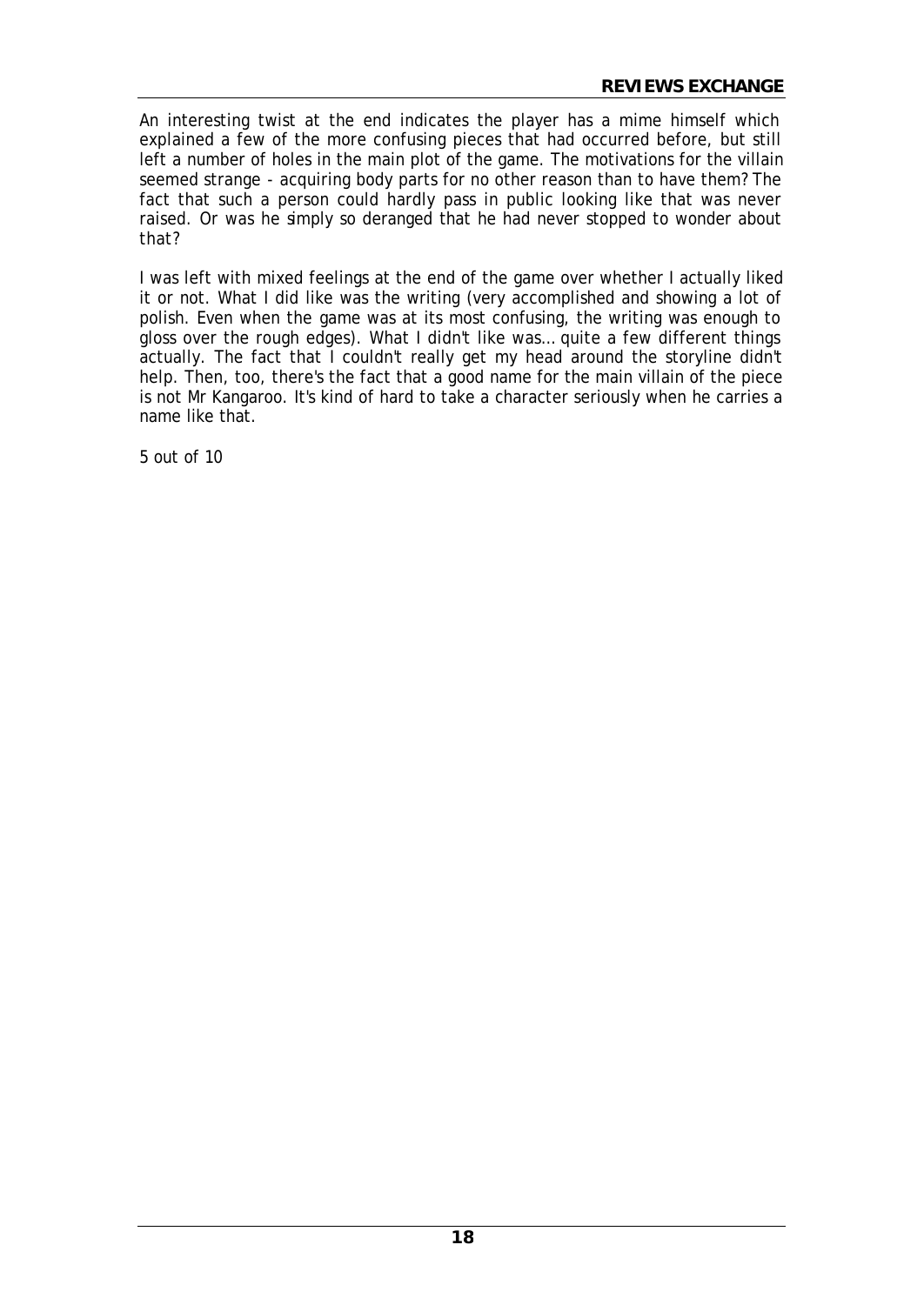# **APPENDIX**

# **LIST OF GAMES REVIEWED IN THIS ISSUE AND PREVIOUS ISSUES**

**The Adventures of Space Boy! Volume I** by David Parish ([1] issue 5 review by David Whyld / [2] issue 6 review by Robert Street) **The Adventures Of Thumper: Wonder Wombat** by Sarazar (issue 3 review by Robert Street) **Akari's Story** by Taleweaver (issue 8 review by Sara Brookside) **Authority** by Eva Vikstrom (issue 4 review by David Whyld) **Back To Life... Unfortunately** by David Whyld ([1] issue 2 review by Laurence Moore / [2] issue 2 review by Lumin) **Bedlam** by Mark Whitmore (issue 4 review by David Whyld) **Bolivia By Night** by Aidan Doyle (issue 4 review by David Whyld) **The Cabin** by Blue Roses (issue 2 review by Lumin) **Can I Do It?** by Chillindawg (issue 7 review by David Whyld) **Can It All Be So Simple?** by The Dominant Species ([1] issue 6 review by Robert Street / [2] issue 6 review by David Whyld) **Castle Quest** by Andrew Cornish (issue 4 review by David Whyld) **The Cave Of Morpheus** by Mark Silcox (issue 2 review by THoiA) **Chasing the Russian** by Greg Broulette (issue 7 review by David Whyld) **City Of Secrets** by Emily Short (issue 2 review by David Whyld) **Crazy Old Bag Lady** by Sprite (issue 6 review by Robert Street) **Damnatio Memoriae** by Emily Short (issue 9 review by David Whyld) **Darkness** by Richard Otter ([1] issue 2 review by David Whyld / [2] issue 3 review by Red-Sith) **A Day At The Seaside** by Matthew Hunter ([1] issue 4 review by David Whyld / [2] issue 4 by Robert Street) **The Demon Hunter** by David Parish (issue 7 review by Robert Street) **Doctor Who & The Vortex Of Lust** by Christopher Cole (issue 2 review by ThoiA) **Escape to Freedom** by Richard Otter (issue 5 review by David Whyld) **Escape to New York** by Richard Otter (issue 7 review by The Dominant Species) **The Final Question** by David Whyld ([1] issue 5 review by C. Henshaw / [2] issue 5 review by Stefan Donati) Fire In The Blood by Richard Otter ([1] issue 4 review by David Whyld / [2] issue 4 by Robert Street) **The Fire Tower** by Jacqueline A. Lott (issue 5 review by David Whyld) **First Day** by Mystery (issue 8 review by David Whyld) **First to Arise: Alone with a Pug by Darkling (issue 8 review by David Whyld) Flat Feet** by Joel Ray Holveck (issue 4 review by David Whyld) **For Love of Digby** by David Whyld (issue 9 review by Robert Street) **The Fox** by Flame Achron (issue 8 review by David Whyld) **Frustrated Interviewee** by Robert Rafgon [AKA Robert Street] (issue 4 review by David Whyld) **Future Boy!** by Kent Tessman (issue 5 review by David Whyld) **The Ghost Train** by Paul Johnson (issue 8 review by David Whyld) **Glum Fiddle** by C. Henshaw ([1] issue 8 review by Robert Street / [2] issue 8 review by David Whyld) **Halloween Hijinks** by David Whyld (issue 5 review by Robert Street) **The HeBGB Horror** by Eric Mayer (issue 2 review by David Whyld) **Hoedown In Ho-Town** by S. Welling (issue 3 review by David Whyld) **House Husband** by C. Henshaw ([1] issue 4 review by David Whyld / [2] issue 4 review by Robert Street / [3] issue 6 review by Lumin) **House of the Midnight Sun** by Paul Johnson (issue 7 review by David Whyld) **How It All Began** by Kevin Treadway (issue 4 review by David Whyld) **The Hunter** by Red Assassin (issue 7 review by Robert Street) **In The Claws Of Clueless Bob** by David Whyld ([1] issue 5 review by Robert Street / [2] issue 5 review by Stefan Donati)

**It's Easter Peeps** by Sara Brookside ([1] issue 9 review by David Whyld / [2] issue 9 review by TDS) **Jack of Shadows** by Arnold "Ace" Rimmer (issue 7 review by David Whyld)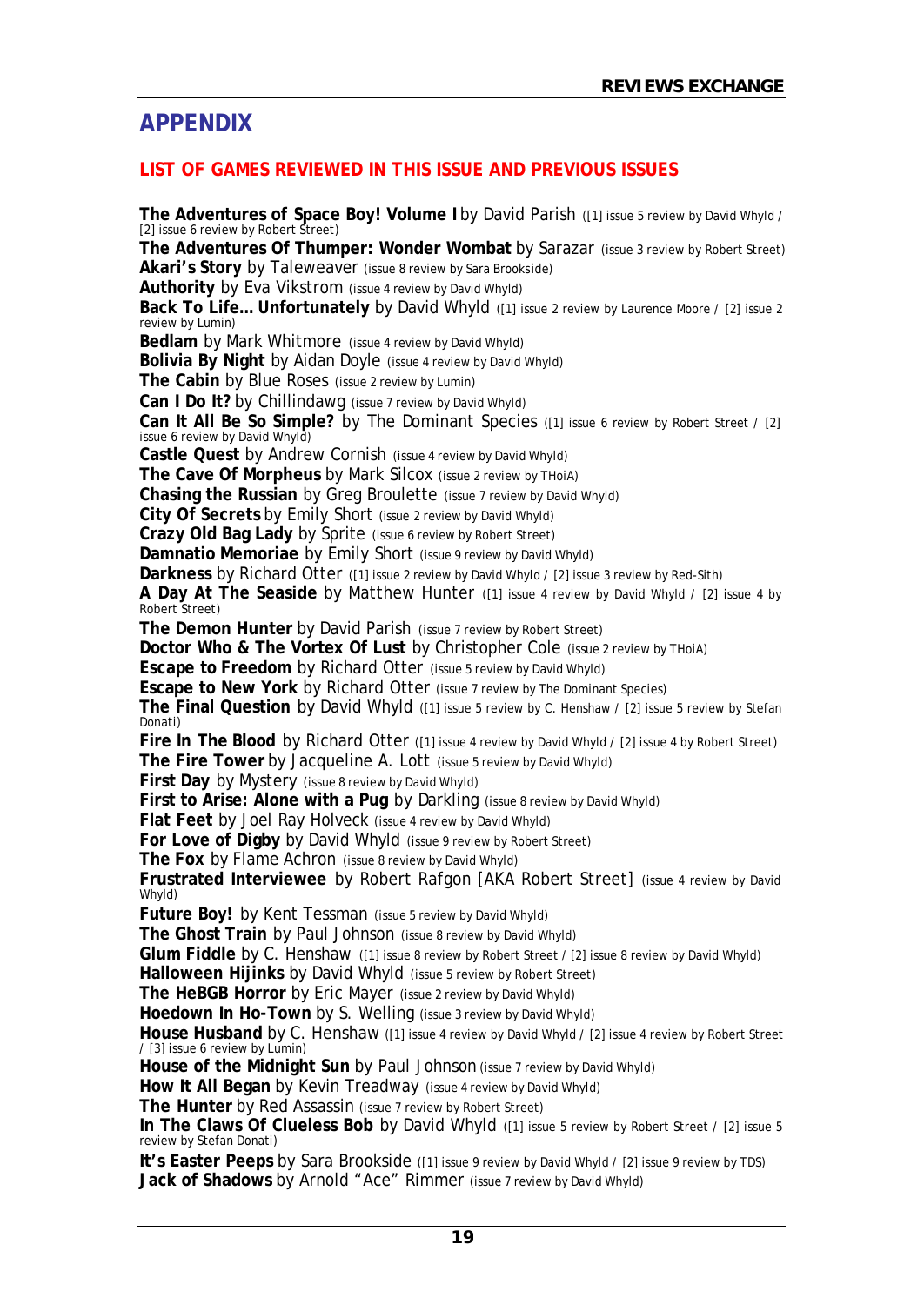**Jason Evans 1** by Sockets (issue 8 review by David Whyld)

**Jonathan Grim: Space Tourist** by Ren ([1] issue 8 review by Robert Street / [2] issue 8 review by David Whyld)

Laboratory R.A.T.S. by C. Henshaw ([1] issue 6 review by Robert Street / [2] issue 6 review by David Whyld)

**Lauren's Awakening** by TotalDirt (issue 5 review by David Whyld)

Lights, Camera, Action by David Whyld (issue 6 review by Robert Street)

**The Magic Show** by Jason MacInnes ([1] issue 2 review by David Whyld / [2] issue 2 review by Laurence Moore)

**The Makeshift Magician** by C. Henshaw (issue 8 review by David Whyld)

Man Overboard!!! by TonyB ([1] issue 8 review by Robert Street / [2] issue 8 review by David Whyld / [3] issue 8 review by TDS)

**The Merry Murders** by Mel S (issue 1 review by Woodfish)

**The Monster In The Mirror: Part 1** by Mystery (issue 4 review by Robert Street)

**The Monster In The Mirror: Part 2** by Mystery (issue 4 review by Robert Street)

**Mortality** by David Whyld (issue 7 review by The Dominant Species)

**Mount Voluptuous** by Christopher Cole (issue 1 review by David Whyld)

**Murder In Great Falls** by Mel S ([1] issue 1 review by David Whyld / [2] issue 1 review by Laurence Moore)

**Murder Mansion** by Reelyor ([1] issue 5 review by C. Henshaw / [2] issue 5 review by David Whyld / [3] issue 5 by Stefan Donati)

**The Murder Of Jack Morely** by Mystery (issue 2 review by David Whyld)

**Must Escape!** by Robert Rafgon [AKA Robert Street] ([1] issue 6 review by Stefan Donati / [2] issue 6 review by David Whyld)

**Must Escape! (introduction)** by Robert Rafgon [AKA Robert Street] ([1] issue 5 review by C. Henshaw / [2] issue 5 review by David Whyld / [3] issue 5 review by Stefan Donati)

**The Mystery Of The Darkhaven Caves** by David Whyld (issue 4 review by Laurence Moore)

**Neighbours From Hell** by David Whyld (issue 1 review by Laurence Moore)

**Normville** by BBBen (issue 5 review by David Whyld)

**Outline** by Robert Rafgon [AKA Robert Street] ([1] issue 5 by C. Henshaw / [2] issue 5 review by David Whyld / [3] issue 5 review by Stefan Donati)

Pathway to Destruction by Richard Otter (issue 7 review by David Whyld)

Pantomime by Robb Sherwin (issue 9 review by David Whyld)

**The Plague (Redux)** by Laurence Moore (issue 7 review by The Dominant Species)

**Point 2 Point** by C. Henshaw ([1] issue 5 review by David Whyld / [2] issue 5 by Stefan Donati)

The Potter and the Mould by Robert Street ([1] issue 9 review by D.L. Sun / [2] issue 9 review by David Whyld / [3] issue 9 review by TDS)

**Private Eye** by David Whyld (issue 4 review by Robert Street)

**The Prostitute** by The Anonymous Martian (issue 4 review by Laurence Moore)

**Provenance** by Corey W Arnett ([1] issue 7 review by David Whyld / [2] issue 8 review by TDS)

**The Quest for More Hair** by Matt (Dark Baron) (issue 8 review by David Whyld)

**Regrets** by David Whyld (issue 6 review by Robert Street)

**The Reliques of Tolti-Aph** by Graham Nelson (issue 9 review by David Whyld)

**Rift** by Red-Sith ([1] issue 5 review by C. Henshaw / [2] issue 5 review by David Whyld / [3] issue 5 review by Stefan Donati)

**Selma's Will by Mystery (issue 4 review by Robert Street)** 

**SERE – Survive, Evade, Resist, Escape** by Skypig ([1] issue 9 review by David Whyld / [2] issue 9 review by TDS)

**Sex Artist** by A. Ninny (issue 5 review by David Whyld)

**Shadow of the Past** by Catherine Post (issue 7 review by David Whyld)

**Shards Of Memory** by David Whyld (issue 1 review by Greybear)

**Showtime at the Gallows** by The Dominant Species (issue 7 review by Robert Street)

**Silk Road Secrets: Samarkand To Lop Nor** by C. Henshaw ([1] issue 5 review by David Whyld / [2] issue 5 by Stefan Donati)

**Snakes And Ladders** by KFAdrift (issue 2 review by David Whyld)

**A Spot of Bother** by David Whyld (issue 7 review by Robert Street)

**Sun Empire: Quest For The Founders** by Tech (issue 3 review by Robert Street)

**Take One** by Robert Street (issue 7 review by David Whyld)